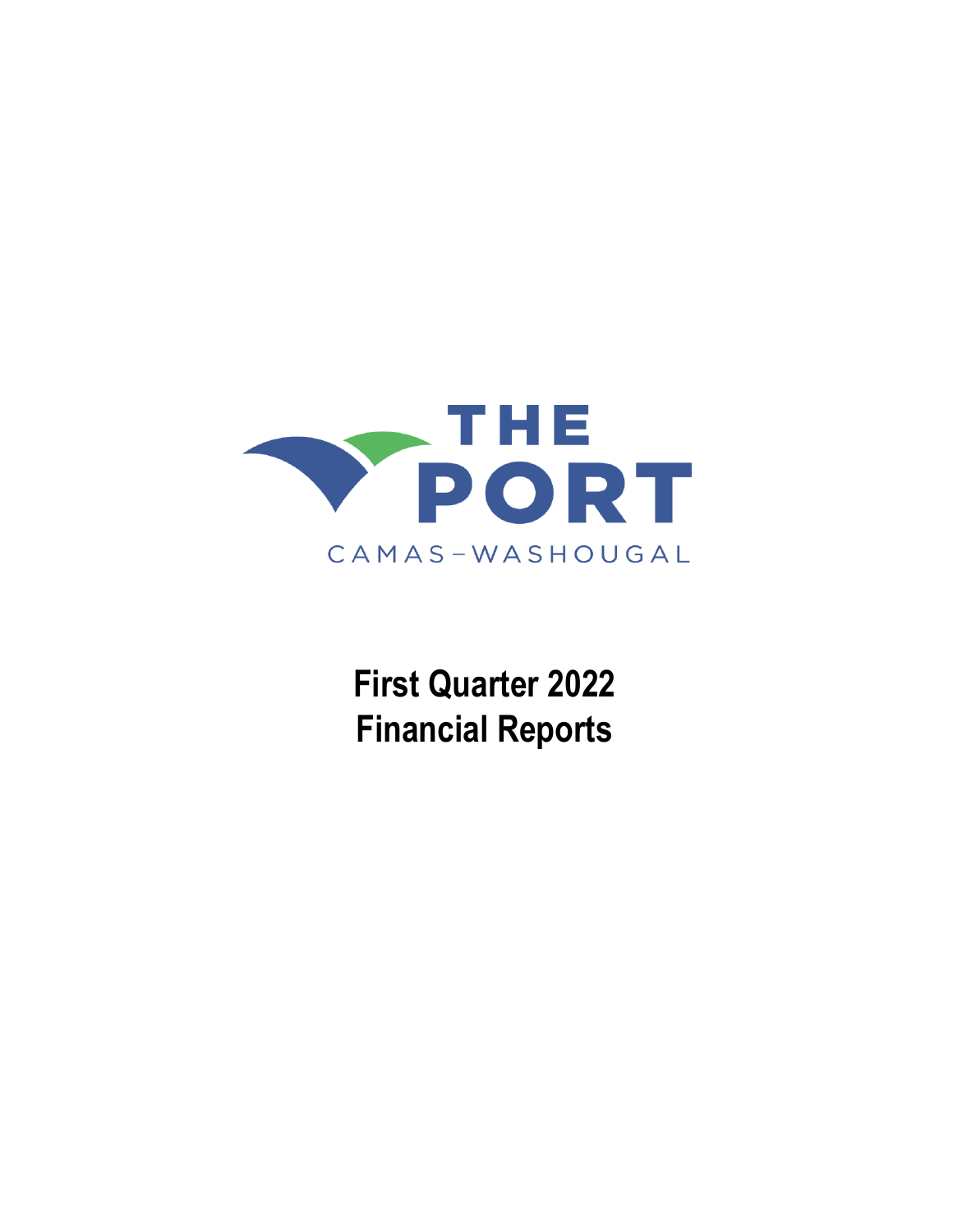# **1st Qtr FINANCIAL DASHBOARD**











2022 Levy Rate **\$0.285** Port District Assessed Valuation **\$10.1B**

2022 Anticipated Levy Revenue **\$2,842,263**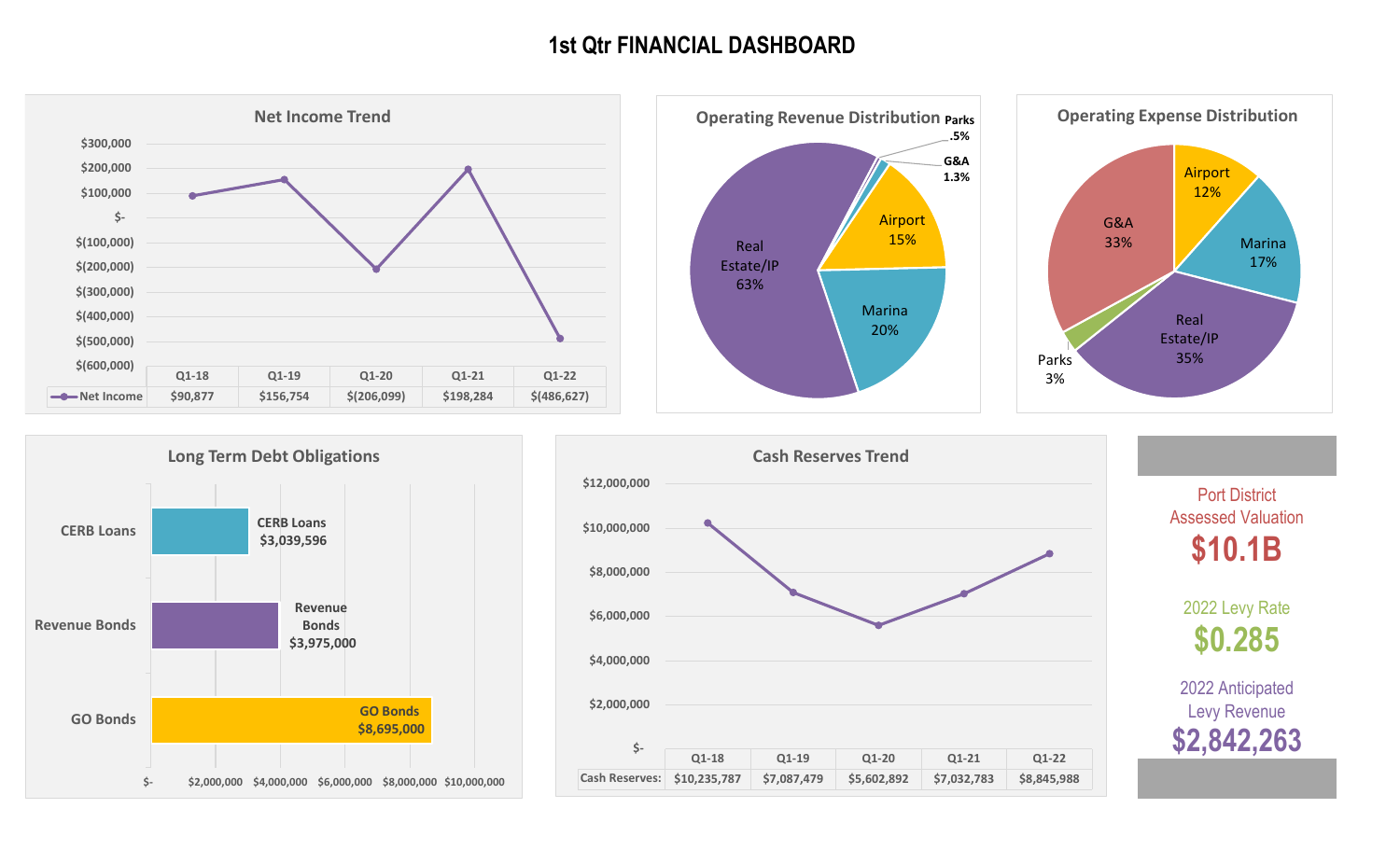# **GROVE FIELD 1ST QTR FINANCIAL DASHBOARD**

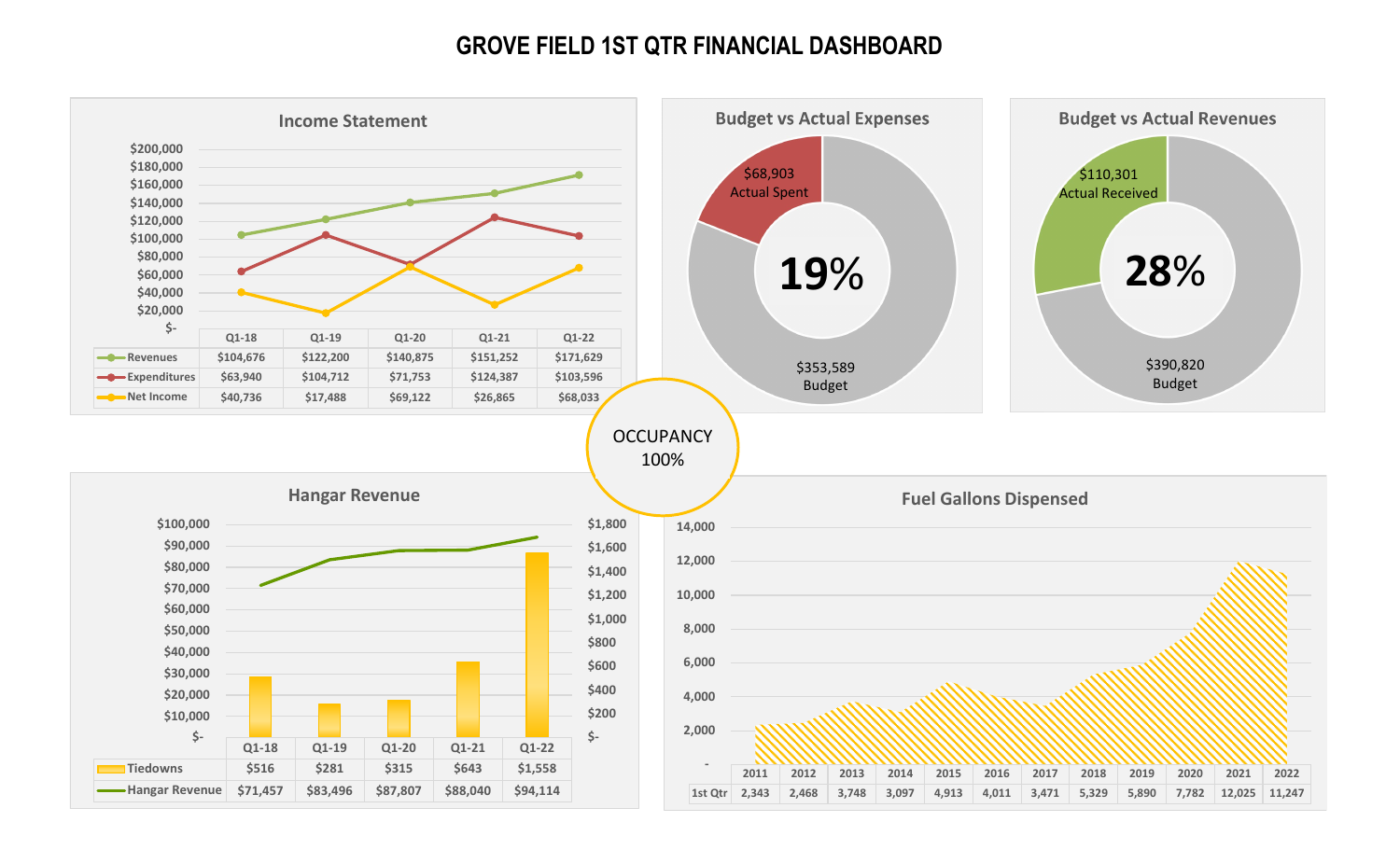# **PARKER'S LANDING MARINA 1ST QTR FINANCIAL DASHBOARD**







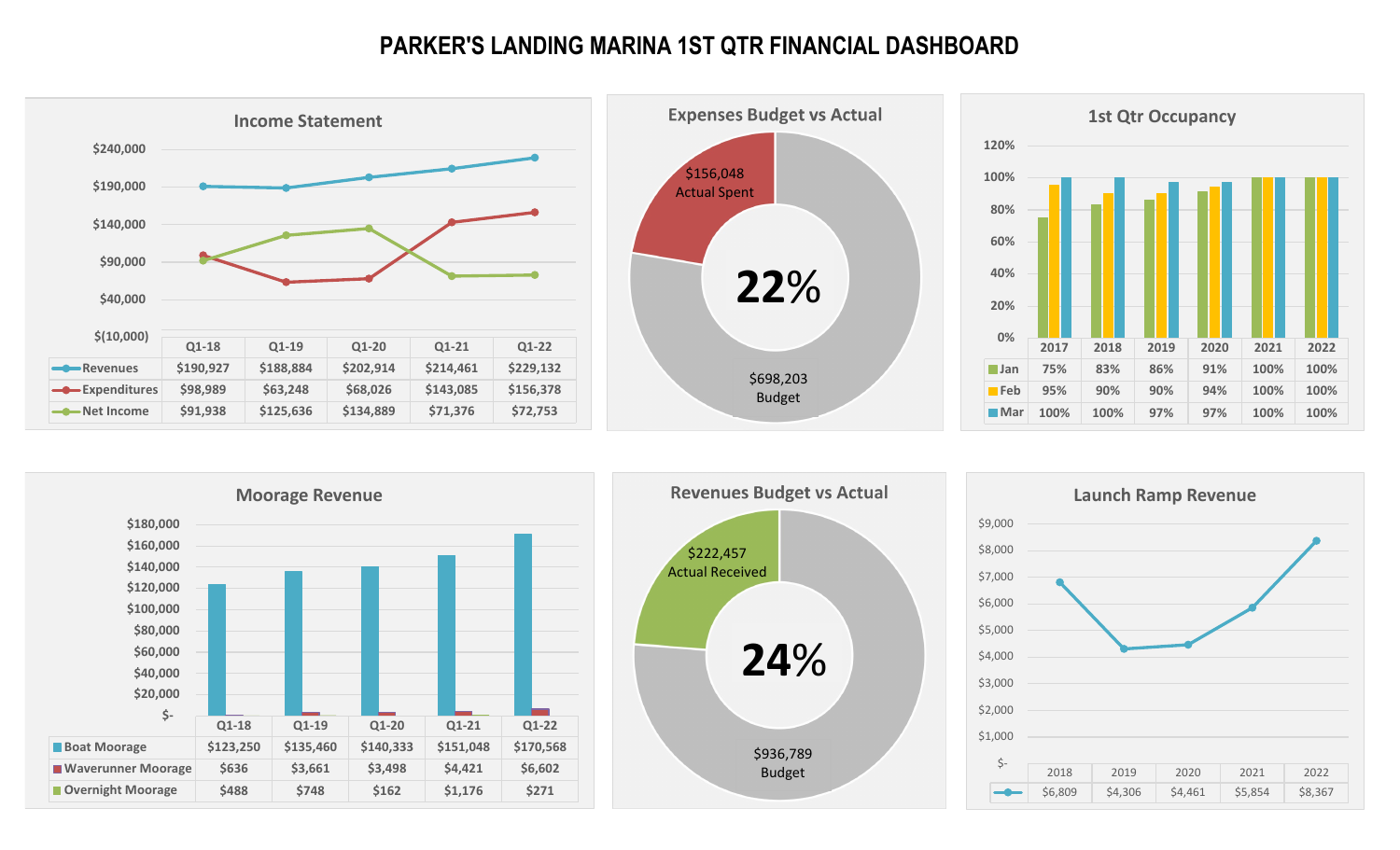# **I/P REAL ESTATE 1ST QTR FINANCIAL DASHBOARD**

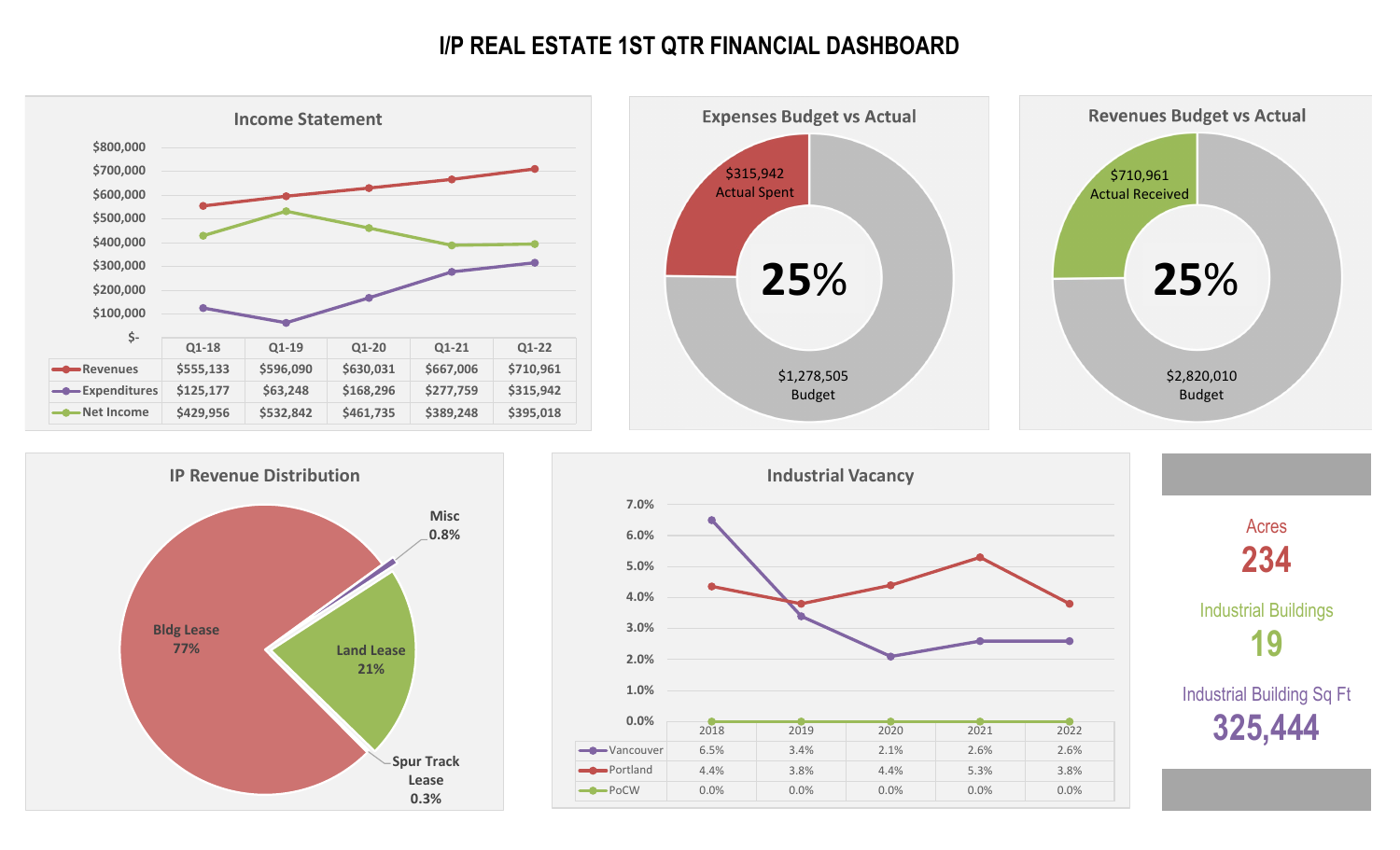# **PARKS - TRAILS 1ST QTR FINANCIAL DASHBOARD**





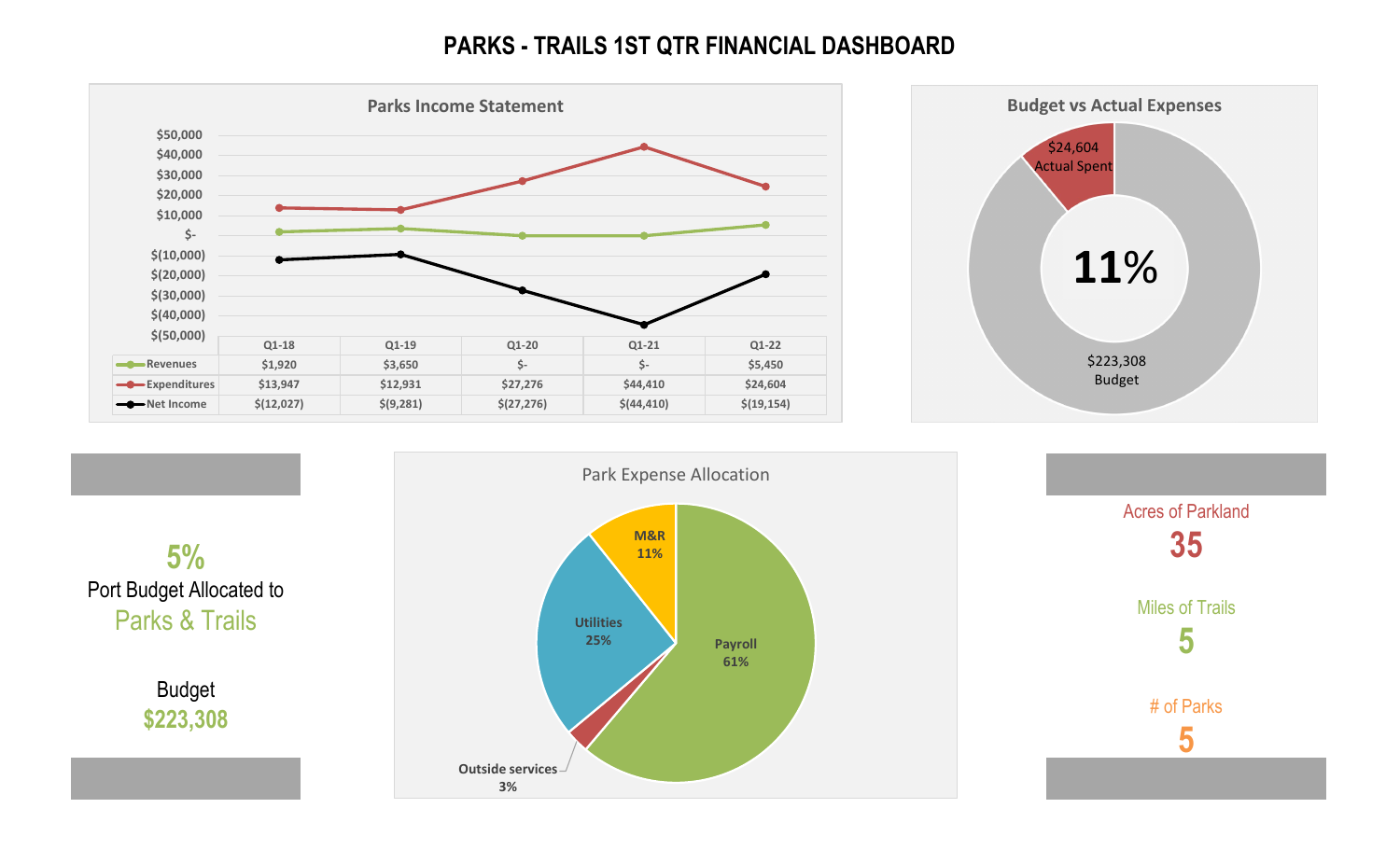| <b>Operating Revenue:</b>                                            |                                                         | 2022 Budget       |                                        | Actual               | 25.0%          |
|----------------------------------------------------------------------|---------------------------------------------------------|-------------------|----------------------------------------|----------------------|----------------|
| <b>Hangar Rentals</b>                                                | \$                                                      | 291,231           | $\overline{\boldsymbol{\mathfrak{s}}}$ | 72,589               | 24.9%          |
| <b>Tiedown Rentals</b>                                               | \$                                                      | $2,672$ \$        |                                        | 1,558                | 58.3%          |
| AP-1 Rental                                                          | \$                                                      | 26,670            | l \$                                   | 6,619                | 24.8%          |
| Immelman Hangars Land Lease                                          | $\overline{\$}$                                         | $14,719$ \$       |                                        | 14,906               | 101.3%         |
| AP-5 and AP-6 residential rentals                                    | $\overline{\$}$                                         | 31,200            | $\overline{1}$                         | 8,200                | 26.3%          |
| <b>Electrical Fees</b>                                               | $\overline{\$}$                                         | 20,328            | \$                                     | 5,082                | 25.0%          |
| All other AP operating revenue                                       | $\overline{\mathbf{S}}$                                 | 4,000             | l \$                                   | 1,347                | 33.7%          |
| Fuel revenue                                                         | $\overline{\boldsymbol{\mathsf{s}}}$                    | 357,000           | $\overline{1}$                         | 61,328               |                |
| <b>Total Airport Revenues</b>                                        | $\frac{1}{2}$                                           | 747,820           | $\sqrt{3}$                             | 171,629              | 23.0%          |
| Moorage fees                                                         | \$                                                      | 707,700           | $\sqrt{3}$                             | 170,839              | 24.1%          |
| Waverunner fees                                                      | \$                                                      | 26,400            | $\overline{\mathfrak{s}}$              | 6,602                | 25.0%          |
| Set up fees                                                          | \$                                                      | 4,000             | \$                                     | 850                  | 21.3%          |
| <b>LR</b> tickets                                                    | \$                                                      | 45,000            | \$                                     | 1,267                | 2.8%           |
| LR permits                                                           | \$                                                      |                   | \$                                     | 7,100                |                |
| Electricity revenue                                                  | $\overline{\$}$                                         | 23,533            | $\overline{\mathsf{s}}$                | 6,475                | 27.5%          |
| Property Resources (Puffin Café)                                     | $\overline{\$}$                                         | 5,849             | \$                                     | 1,449                | 24.8%          |
| Dolphin Yacht Club                                                   | \$                                                      | 4,560             | \$                                     | 1,174                | 25.8%          |
| Riverside Marine                                                     | $\overline{\boldsymbol{\mathsf{s}}}$                    | 77,760            | \$                                     | 19,440               | 25.0%          |
| OHSU Lease                                                           | $\overline{\$}$                                         | 1,063             | \$                                     | 266                  | 25.0%          |
| All other MA operating revenue                                       | \$                                                      | 40,924            | \$                                     | 6,994                | 17.1%          |
| Fuel revenue                                                         | \$                                                      | 268,000           | $\sqrt{3}$                             | 6,675                |                |
| <b>Total Marina Revenues</b>                                         | $\overline{\$}$                                         | 1,204,789         | $\overline{\mathcal{S}}$               | 229,132              | 19.0%          |
|                                                                      |                                                         |                   |                                        |                      |                |
| IP Ground leases                                                     | \$                                                      | 504,786 \$        |                                        | 152,379              | 30.2%          |
| IP spur track leases                                                 | $\overline{\mathsf{s}}$                                 | 7,380             | $\overline{\mathbf{3}}$                | 1,845                | 25.0%          |
| Bldg 3 - Kemira                                                      | \$                                                      | 118,749           | l \$                                   | 30,328               | 25.5%          |
| Bldg 4 - Pump Dynamics                                               | \$                                                      | 74,832            | \$                                     | 18,708               | 25.0%          |
| Bldg 5 - MJ Glass Productions                                        | \$                                                      | 44,316 \$         |                                        | 11,079               | 25.0%          |
| Bldg 6 - Kemira                                                      | \$                                                      | 184,771           | \$                                     | 45,398               | 24.6%          |
| Bldg 7 - Calvert                                                     | \$                                                      | 136,116           | l \$                                   | 34,029               | 25.0%          |
| Bldg 8 - Corrosion                                                   | $\overline{\boldsymbol{\mathsf{s}}}$                    | 105,755           | l \$<br>ه                              | 25,492               | 24.1%          |
| Bldg 9 - Intech<br>Bldg 10 - Elwell                                  | $\overline{\$}$<br>$\overline{\boldsymbol{\mathsf{s}}}$ | 111,149<br>42,680 | $\mathbf{\hat{s}}$                     | 27,261<br>12,480     | 24.5%<br>29.2% |
| Bldg 11 - Ponder Burner                                              | $\overline{\$}$                                         | 123,261           | $\overline{\mathbf{3}}$                | 30,586               | 24.8%          |
|                                                                      | $\overline{\$}$                                         | 106,430           | $\sqrt{3}$                             | 26,390               | 24.8%          |
| Bldg 12 - Precision Saw/Etec/Plastic Forming Svcs<br>Bldg 14 - 54-40 | $\overline{\$}$                                         | $104,492$ \$      |                                        | 27,069               | 25.9%          |
| Bldg 15 - Foods In Season                                            | $\overline{\$}$                                         | $126, 156$ \$     |                                        | 31,539               | 25.0%          |
| Bldg 16 - DS Fabrication                                             | $\overline{\$}$                                         | 91,127            | ls                                     | $\overline{2}$ 2,335 | 24.5%          |
| Bldg 17 - Foods In Season/Lumino/MJ Glass Prod.                      | \$                                                      | 158,113           | \$                                     | 40,564               | 25.7%          |
| Bldg 18                                                              | \$                                                      | 350,684 \$        |                                        | 86,474               | 24.7%          |
|                                                                      |                                                         |                   |                                        |                      |                |
| Bldg 19 - Feguson                                                    | \$                                                      | 112,010           | \$                                     | 27,933               | 24.9%          |
| Bldg 20                                                              | \$                                                      | 60,192            | \$                                     |                      | 0.0%           |
| City of Camas                                                        | \$                                                      | 48,084            | \$                                     | 12,021               | 25.0%          |
| <b>Westlie Ford</b>                                                  | \$                                                      | 164,496           | $\sqrt{3}$                             | 41,124               | 25.0%          |
| <b>Tenant Security Deposits</b>                                      | \$                                                      | 21,286            | $\sqrt{3}$                             | 3,214                | 15.1%          |
| Utility revenue from tenants                                         | \$                                                      | 14,000            | \$                                     | 2,330                | 16.6%          |
| All other IP operating revenue                                       | \$                                                      | 5,000             | \$                                     | 383                  | 7.7%           |
| Infrastructure Fee                                                   | \$                                                      | 4,145             | \$                                     |                      | 0.0%           |
| <b>Total Real Estate/IP Revenues</b>                                 | \$                                                      | 2,820,010         | -\$                                    | 710,961              | 25.2%          |
| <b>Park Revenues</b>                                                 | \$                                                      | $7,500$   \$      |                                        | 5,450                | 72.7%          |
| <b>General &amp; Administrative Revenues</b>                         | \$                                                      | $24,050$   \$     |                                        | 14,150               | 58.8%          |
| <b>TOTAL OPERATING REVENUE</b>                                       | \$                                                      | 4,804,169 \$      |                                        | 1,131,321            | 23.5%          |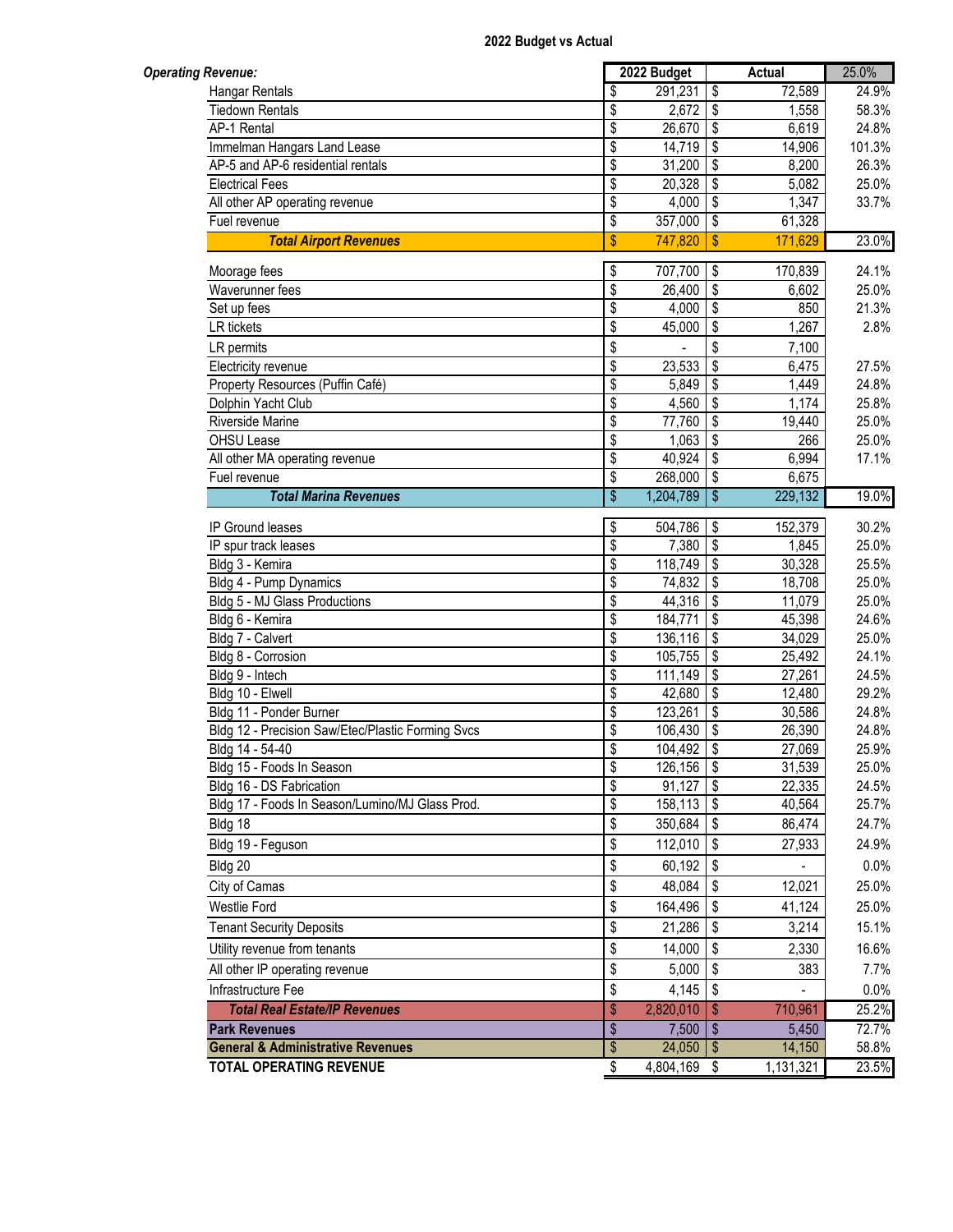| <b>Non-operating revenue</b>        |                 |    |           |         |
|-------------------------------------|-----------------|----|-----------|---------|
| Taxes levied for:                   | 2022 Budget     |    | Actual    | 25.0%   |
| General purposes                    | 1,429,189       | S  | 133,369   | 9.3%    |
| Debt service requirements           | 1,389,103<br>\$ | \$ | 128,184   | 9.2%    |
| Investment income                   | 26,000<br>\$    | S  | 14,664    | 56.4%   |
| Lands sales contracts:              |                 |    |           |         |
| Calvert                             | 35,745<br>\$    | S  | 17,872    | 50.0%   |
| Misc tax revenue                    | \$<br>40,000    | \$ | 5,185     | 13.0%   |
| State Grant: WA State Parks & Rec   | \$<br>1,200     | S  |           | $0.0\%$ |
| State Grant/Loan: CERB              | 758,615<br>\$   | S  | ٠         |         |
| State Grant: BFP                    | 1,000,000<br>\$ |    | ٠         |         |
| <b>Federal Grant: CARES</b>         | 32,000<br>\$    | \$ | ٠         |         |
| Federal Grant: EDA                  | \$<br>2,597,198 |    |           |         |
| Federal Grant: BIG                  | 52,437<br>\$    | \$ |           |         |
| Federal Grant: CVA                  | 76,741<br>\$    | S  |           |         |
| Insurance Proceeds - Airplane Crash | \$              | \$ |           |         |
| Disposal of Capital Assets          |                 | \$ |           |         |
| <b>TOTAL NON-OPERATING REVENUE</b>  | 7,438,228       |    | 299,274   | 4.0%    |
| <b>TOTAL REVENUE</b>                | 12,242,397      | S  | 1,430,596 | 11.7%   |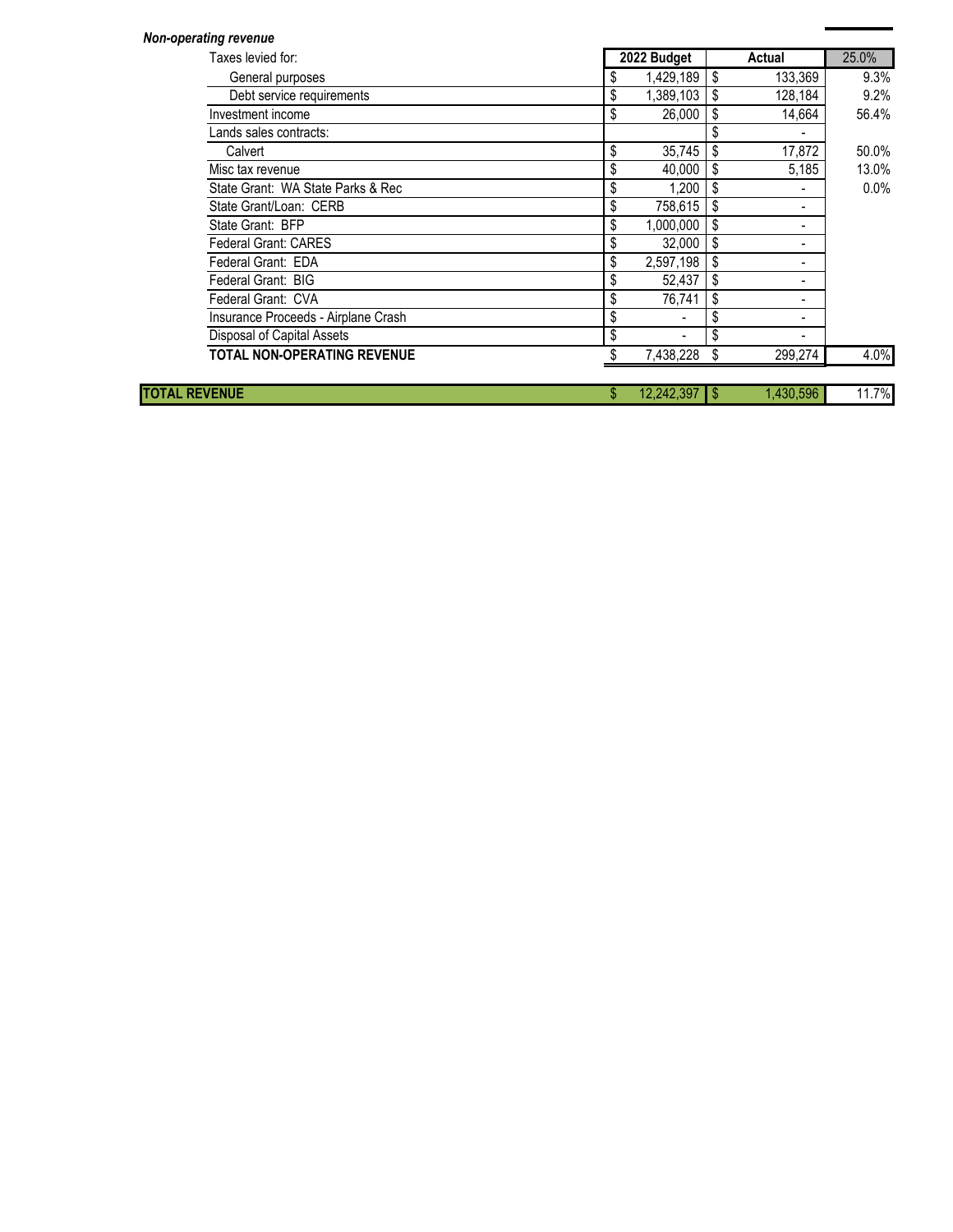| <b>Operating Expenditures</b>                |                         | 2022 Budget |                                        | Actual                      | 25.0% |
|----------------------------------------------|-------------------------|-------------|----------------------------------------|-----------------------------|-------|
| Payroll                                      | \$                      | 220,766     | S                                      | 60,084                      | 27.2% |
| Advertising                                  | \$                      | 4,000       | -\$                                    | $\blacksquare$              | 0.0%  |
| Outside services                             |                         |             |                                        |                             |       |
| Operations                                   | \$                      | 8,000       | $\sqrt[6]{\frac{1}{2}}$                | 1,107                       | 13.8% |
| Maintenance (Eric)                           | \$                      | 1,000       | \$                                     |                             | 0.0%  |
| Legal                                        | \$                      | 2,000       | \$                                     |                             | 0.0%  |
| Supplies (Airport)                           | \$                      | 6,500       | \$                                     | 861                         | 13.2% |
| Janitorial                                   | \$                      | 1,200       | \$                                     |                             | 0.0%  |
| Fire System Monitoring                       | \$                      | 3,500       | \$                                     |                             | 0.0%  |
| Insurance                                    | \$                      | 52,357      | \$                                     |                             | 0.0%  |
| Utilities - (Water, Sewer & Electricity)     | \$                      | 17,699      | \$                                     | 4,905                       | 27.7% |
| Internet                                     | \$                      | 1,018       | \$                                     | 256                         | 25.2% |
| Clean Water Tax (Stormwater)                 | \$                      | 4,549       | \$                                     |                             | 0.0%  |
| Maintenance (grounds)                        |                         |             | \$                                     | ÷.                          |       |
| Operations                                   | \$                      | 3,700       | \$                                     | $\overline{\phantom{a}}$    | 0.0%  |
| Maintenance (Eric)                           | \$                      | 3,800       | \$                                     | 271                         | 7.1%  |
| Maintenance (structures)                     | \$                      | 5,000       | \$                                     | 258                         | 5.2%  |
| Maintenance (equipment)                      | \$                      | 3,500       | \$                                     | 402                         | 11.5% |
| Misc Expenses                                | \$                      | 15,000      | \$                                     | 759                         | 5.1%  |
| Fuel Expense                                 | $\overline{\mathsf{s}}$ | 319,000     | \$                                     | 32,707                      | 10.3% |
| Fuel Credit Card Expense                     | \$                      | 11,300      | \$                                     | 1,986                       | 17.6% |
| <b>Total Airport Expenditures</b>            | $\boldsymbol{\$}$       | 683,889     | <b>S</b>                               | 103,596                     | 15.1% |
|                                              |                         |             |                                        |                             |       |
| Payroll                                      | \$                      | 471,277     | \$                                     | 129,881                     | 27.6% |
| Maintenance (Equipment)                      | \$                      | 7,500       | \$                                     | 3,906                       | 52.1% |
| Maitnenance (Structures)                     | \$                      | 5,000       | \$                                     |                             | 0.0%  |
| Advertising                                  | \$                      | 3,000       | \$                                     | 580                         | 19.3% |
| Outside services                             |                         |             | \$                                     |                             |       |
| Operations                                   | \$                      | 16,500      | \$                                     | 158                         | 1.0%  |
| Maintenance (Eric)                           | $\overline{\$}$         | 2,000       | $\overline{\mathfrak{s}}$              | ÷.                          | 0.0%  |
| Legal                                        | $\overline{\$}$         | 2,000       | $\overline{\boldsymbol{\mathfrak{s}}}$ |                             | 0.0%  |
| Supplies                                     | \$                      | 11,000      | \$                                     | 4,988                       | 45.3% |
| Janitorial Supplies                          | \$                      | 1,750       | \$                                     | 243                         | 13.9% |
| <b>Equipment Fuel</b>                        | \$                      | 1,000       | \$                                     | 206                         | 20.6% |
| Security                                     | \$                      | 4,000       | \$                                     | $\frac{1}{2}$               | 0.0%  |
| Insurance                                    | \$                      | 105,157     | \$                                     | $\overline{a}$              | 0.0%  |
| <b>Utilities</b>                             | \$                      | 42,019      | \$                                     | 11,454                      | 27.3% |
| Misc Expenses                                | \$                      | $12,000$ \$ |                                        | 787                         | 6.6%  |
| Maintenance (Docks)<br>Maintenance (Grounds) | \$                      | 6,000       | \$<br>\$                               | 3,846<br>$\blacksquare$     | 64.1% |
| Operations                                   | \$                      | 6,365       | \$                                     | $\blacksquare$              | 0.0%  |
| Maintenance (Eric)                           | \$                      | 1,635       | -\$                                    | $\blacksquare$              | 0.0%  |
| Fuel Expense                                 | \$                      | 234,000     | \$                                     | 185                         | 0.1%  |
| <b>Fuel Credit Card Expense</b>              | \$                      | 7,100       | -\$                                    | 145                         | 2.0%  |
| <b>Total Marina Expenditures</b>             | \$                      | 939,303     | $\boldsymbol{\mathsf{S}}$              | 156,378                     | 16.6% |
|                                              |                         |             |                                        |                             |       |
| Payroll                                      | \$                      | 826,982     | \$                                     | 264,024                     | 31.9% |
| Advertising                                  | \$                      | 4,500       | \$                                     |                             | 0.0%  |
| <b>Outside Services</b>                      | \$                      | 41,500      | \$                                     | $\mathcal{L}^{\mathcal{A}}$ | 0.0%  |
| Legal fees                                   | \$                      | 15,000      | \$                                     | 677                         | 4.5%  |
| Real Estate Commission Expense               | \$                      |             | \$                                     |                             |       |
| Supplies                                     | \$                      | 10,000      | \$                                     | 3,618                       | 36.2% |
| Fire System Monitoring                       | \$                      | 15,300      | \$                                     | $\blacksquare$              | 0.0%  |
| Insurance                                    | \$                      | 178,821     | \$                                     |                             | 0.0%  |
| <b>Utilities</b>                             | \$                      | 42,253      | \$                                     | 12,190                      | 28.8% |
| Stormwater                                   | \$                      | 2,575       | \$                                     | 2,336                       | 90.7% |
| Internet                                     | \$                      | 1,074       | \$                                     | 316                         | 29.5% |
| Maintenance (Grounds)                        |                         |             | \$                                     |                             |       |
| Operations                                   | \$                      | 21,400      | \$                                     | 10,780                      | 50.4% |
| Maintenance (Eric)                           | \$                      | 12,600      | \$                                     | 2,238                       | 17.8% |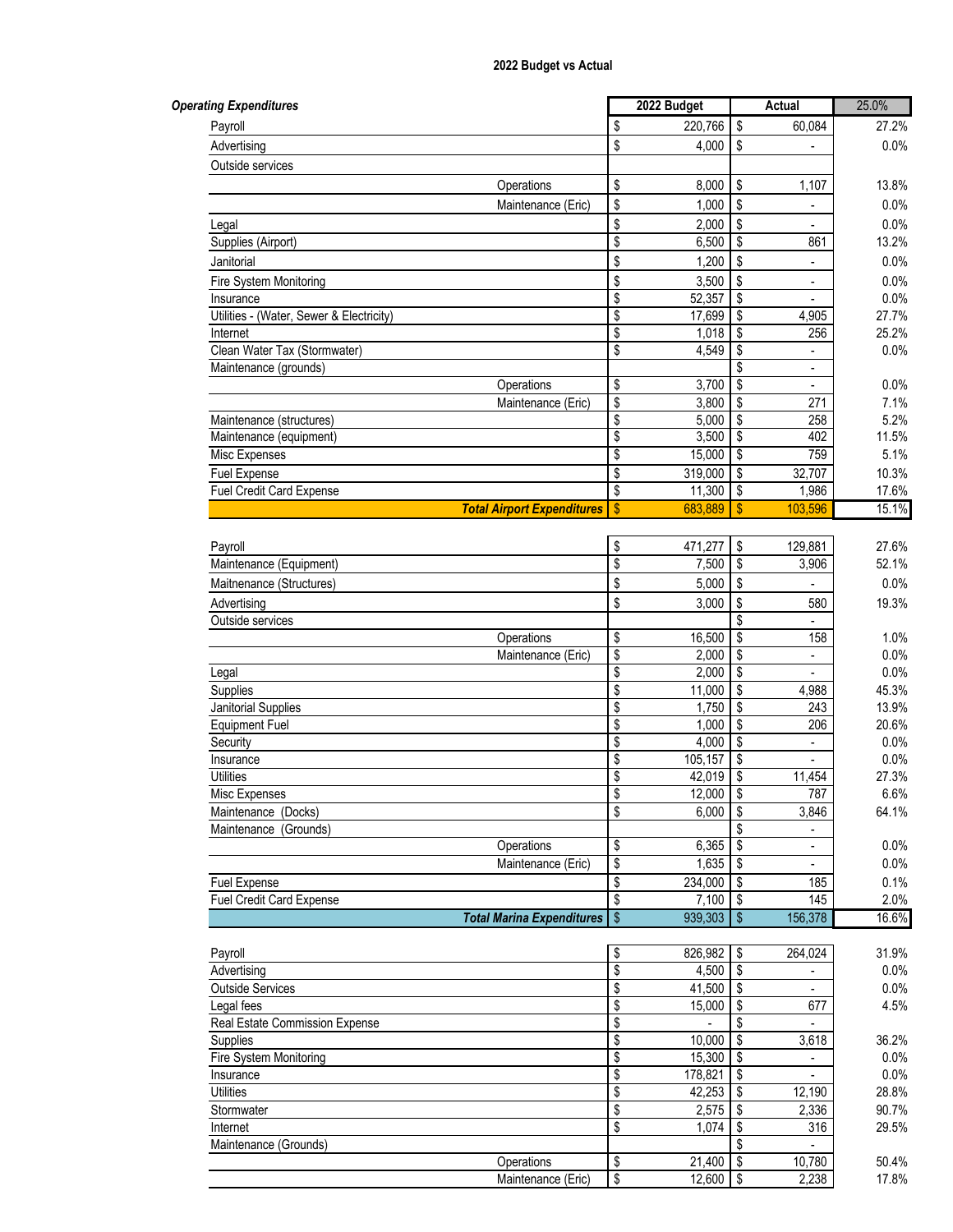| Maintenance (Levee)                              |                 |               |         |         |
|--------------------------------------------------|-----------------|---------------|---------|---------|
| Operations                                       | \$<br>52,000    | \$            | 9,074   | 17.4%   |
| Maintenance (Eric)                               | \$<br>3.000     | \$            | 42      | 1.4%    |
| Misc Expenses                                    | \$<br>1,000     | \$            | 17      | 1.7%    |
| Maintenance (Structures)                         | \$<br>34,000    | S             | 7,050   | 20.7%   |
| Maintenance (Pumps)                              | \$<br>3,000     | \$            | 401     | 13.4%   |
| Maintenance (Equipment)                          | \$<br>6.500     | \$            | 2,805   | 43.2%   |
| Maintenance (Rail)                               | \$<br>5,000     | S             | 375     | 7.5%    |
| Maintenance (Streets)                            | 2,000           | \$            |         | $0.0\%$ |
| <b>Tenant Security Deposit Released</b>          | \$<br>۰.        |               |         |         |
| <b>Total Real Estate/IP Expenditures</b>         | \$<br>1,278,505 | S             | 315.942 | 24.7%   |
| <b>Park Expenditures</b>                         | 223.308         | $\mathbf{\$}$ | 24.604  | 11.0%   |
| <b>General &amp; Administrative Expenditures</b> | \$<br>1,671,690 | -\$           | 295.445 | 17.7%   |
| <b>TOTAL OPERATING EXPENSE</b>                   | 4,796,695       | \$            | 895,966 | 18.7%   |
| <b>NET OPERATING INCOME</b>                      | \$              |               | 235.356 | 3149%   |
|                                                  |                 |               |         |         |

| <b>Non-Operating Expense</b>       |                                     | 2022 Budget | Actual    | 25.0%   |
|------------------------------------|-------------------------------------|-------------|-----------|---------|
|                                    | CERB Loan                           | 267,820     | 130,550   | 48.7%   |
|                                    | GO & Revenue Bond Interest Expense  | 369,103     |           | 0.0%    |
|                                    | GO & Revenue Bond Principal Expense | 1,020,000   | -         | $0.0\%$ |
|                                    | Misc Non-operating Expense          |             |           |         |
|                                    | <b>Bond Administrative Expense</b>  | 2,400       | -         | 0.0%    |
|                                    | Luse Contracts Payable              | 36,667      | 9.167     | 25.0%   |
|                                    | <b>Capital Improvement Projects</b> | 7,232,116   | 881,540   | 12.2%   |
| <b>TOTAL NON-OPERATING EXPENSE</b> |                                     | 8,928,106   | 1,021,257 | 11%     |
|                                    |                                     |             |           |         |
| <b>TOTAL EXPENSE</b>               |                                     | 13,724,801  | 1,917,222 | 14%     |

**NET INCOME** 33%

| Payroll                              |    | 2022 Budget |     | Actual    | 25.0% |
|--------------------------------------|----|-------------|-----|-----------|-------|
| G&A Permanent EE Salary              | S  | 673,007     | \$  | 88,427    |       |
| G&A Standby/Hazard Pay               | \$ | 24.840      | S   | 5.963     | 24.0% |
| <b>G&amp;A Permanent EE Overtime</b> | \$ | 15.000      | S   | 5,033     | 33.6% |
| G&A Benefits & Taxes                 | \$ | 362,389     | S   | 43,110    |       |
| Airport Payroll                      | \$ | 220,766     | S   | 60.084    |       |
| Marina Payroll                       | \$ | 471.277     | \$. | 129,881   |       |
| IP Payroll                           | \$ | 826.982     | S   | 264,024   |       |
| Park Payroll                         | \$ | 157,132     | S   | 15,056.30 |       |
| <b>Commissioner Payroll</b>          | \$ | 101,778     | S   | 25,231.58 | 24.8% |
| <b>Total Payroll Cost</b>            | ፍ  | 2,853,171   |     | 636,809   | 22.3% |
|                                      |    |             |     |           |       |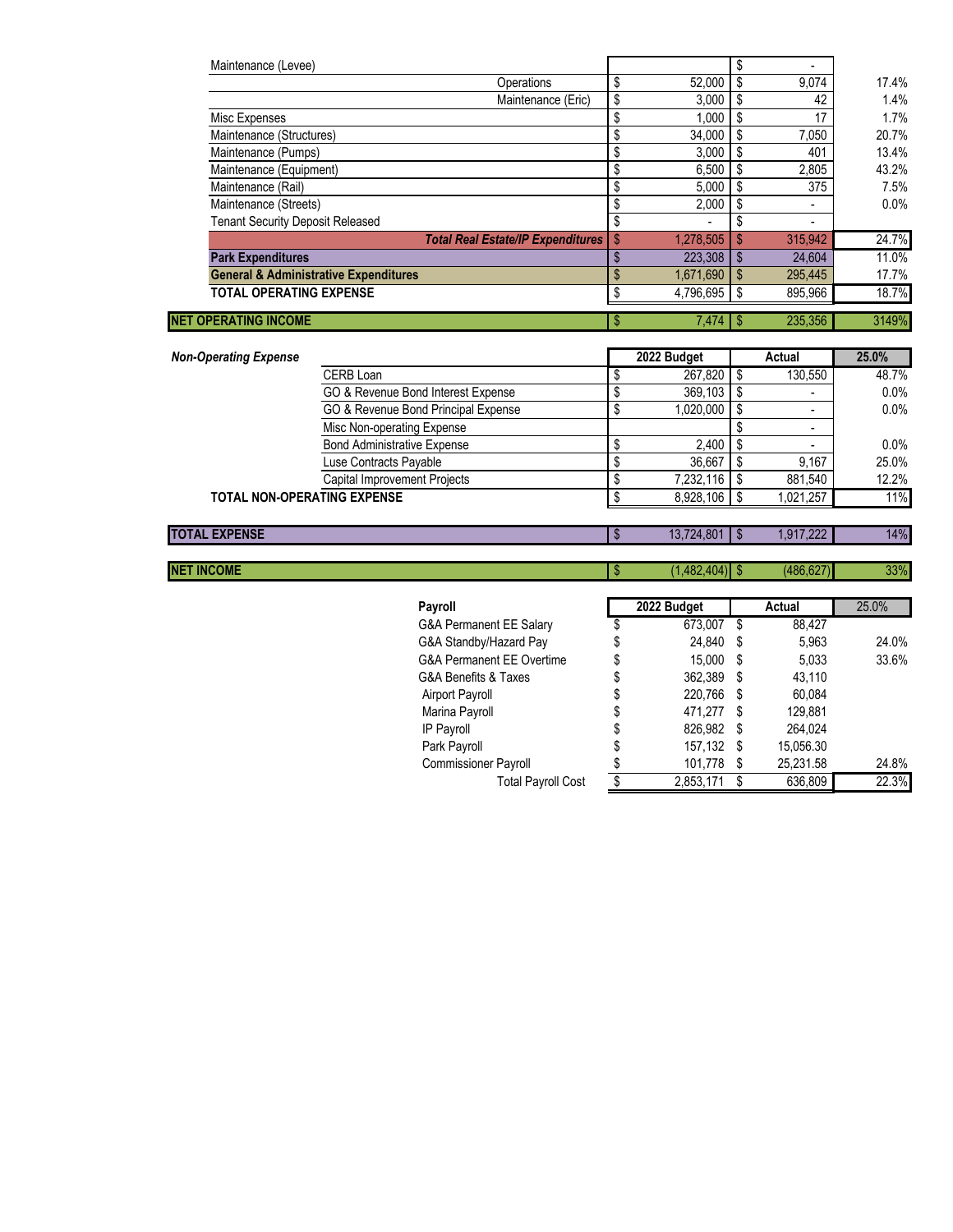| <b>General &amp; Administrative Revenues</b>       |                         | 2022 Budget |                                        | <b>Actual</b>  | 25.0% |
|----------------------------------------------------|-------------------------|-------------|----------------------------------------|----------------|-------|
| Misc GA Revenues                                   | \$                      | 24,050      | \$                                     | 14,150         |       |
| <b>Total General &amp; Administrative Revenues</b> | $\overline{\mathbb{S}}$ | 24,050      | \$                                     | 14,150         | 58.8% |
| <b>General &amp; Administrative Expenses</b>       |                         | 2022 Budget |                                        | <b>Actual</b>  | 25.0% |
|                                                    | \$                      | 673,007     | $\overline{\mathcal{S}}$               | 88,427         | 13%   |
| Salaries and wages<br>Hazard Pay                   | \$                      | 9,000       | $\overline{\mathbf{S}}$                | 2,063          | 23%   |
| Standby                                            | \$                      | 15,840      | $\overline{\mathbf{s}}$                | 3,900          | 25%   |
| Commissioner's compensation and benefits           | \$                      | 101,778     | $\overline{\$}$                        | 25,232         | 25%   |
| Overtime - Permanent EE's                          | \$                      | 15,000      | $\overline{\$}$                        | 5,033          | 34%   |
|                                                    | \$                      |             | $\overline{\mathbf{S}}$                |                | 12%   |
| Employee benefits & payroll taxes                  |                         | 362,389     |                                        | 43,110         |       |
| Employee Uniforms                                  | \$                      | 7,425       | $\overline{\$}$                        | 6,381          | 86%   |
| <b>Employee Relations</b>                          | \$                      | 6,000       | $\overline{\$}$                        | 1,692          | 28%   |
| <b>Training Program</b>                            | \$                      | 42,600      | $\overline{\$}$                        | 6,090          | 14%   |
| Legal fees                                         | \$                      | 47,500      | $\sqrt[6]{\frac{1}{2}}$                | 6,328          | 13%   |
| Insurance                                          | $\overline{\$}$         | 7,698       | \$                                     |                | $0\%$ |
| Election expense                                   | \$                      | 15,000      | $\sqrt[6]{\frac{1}{2}}$                | 12,795         | 85%   |
| Outside services                                   | \$                      | 15,000      | $\overline{\$}$                        | 2,071          | 14%   |
| State audit                                        | \$                      | 31,500      | $\overline{\$}$                        |                | $0\%$ |
| Miscellaneous expense                              | \$                      | 40,500      | $\overline{\$}$                        | 9,635          | 24%   |
| Telephone & communication                          | \$                      | 27,065      | $\overline{\$}$                        | 4,781          | 18%   |
| Office supplies                                    | \$                      | 10,000      | $\overline{\$}$                        | 1,650          | 17%   |
| Copier                                             | \$                      | 4,000       | $\overline{\$}$                        | 725            | 18%   |
| Memberships & dues                                 | \$                      | 30,900      | $\overline{\$}$                        | 28,262         | 91%   |
| Advertising                                        | \$                      | 19,000      | $\overline{\$}$                        | 3,736          | 20%   |
| Marketing                                          | \$                      | 25,000      | $\overline{\$}$                        | 3,225          | 13%   |
| IT Supplies & Services                             | \$                      | 82,000      | $\overline{\$}$                        | 24,941         | 30%   |
| Concerts in the park                               | $\overline{\$}$         | 20,500      | $\overline{\$}$                        | 3,560          | 17%   |
| Wheels & Wings                                     | \$                      | 7,000       | $\overline{\$}$                        |                | $0\%$ |
| Fuel expense                                       | \$                      | 15,450      | $\overline{\$}$                        | 4,034          | 26%   |
| Maintenance & Supplies (Janitorial)                | \$                      | 2,000       | $\overline{\mathsf{s}}$                | 118            | 6%    |
| Maintenance (Office)                               | \$                      | 3,500       | $\overline{\$}$                        | 28             | 1%    |
| Maintenance (Grounds & Equip)                      | \$                      | 200         | $\overline{\boldsymbol{\mathfrak{s}}}$ | $\blacksquare$ | $0\%$ |
| <b>Utilities</b>                                   | \$                      | 15,038      | $\overline{\$}$                        | 4,605          | 31%   |
| Postage                                            | \$                      | 1,500       | $\overline{\$}$                        | 379            | 25%   |
| <b>Promotional Hosting</b>                         | $\overline{\$}$         | 3,000       | $\overline{\$}$                        | 81             | 3%    |
| Taxes                                              | \$                      | 100         | \$                                     |                | $0\%$ |
| Publications                                       | \$                      | 200         | \$                                     | 120            | 60%   |
| Printing and binding                               | \$                      | 4,500       | $\overline{\$}$                        |                | $0\%$ |
| Wellness benefits                                  | \$                      | 10,500      | $\overline{\mathcal{S}}$               | 2,444          | 23%   |
| <b>Total General &amp; Administrative Expenses</b> | \$                      | 1,671,690   | \$                                     | 295,445        | 17.7% |
|                                                    |                         |             |                                        |                |       |
| <b>Total G&amp;A Expenses</b>                      | \$                      | 1,647,640   | $\sqrt[6]{3}$                          | 281,295        |       |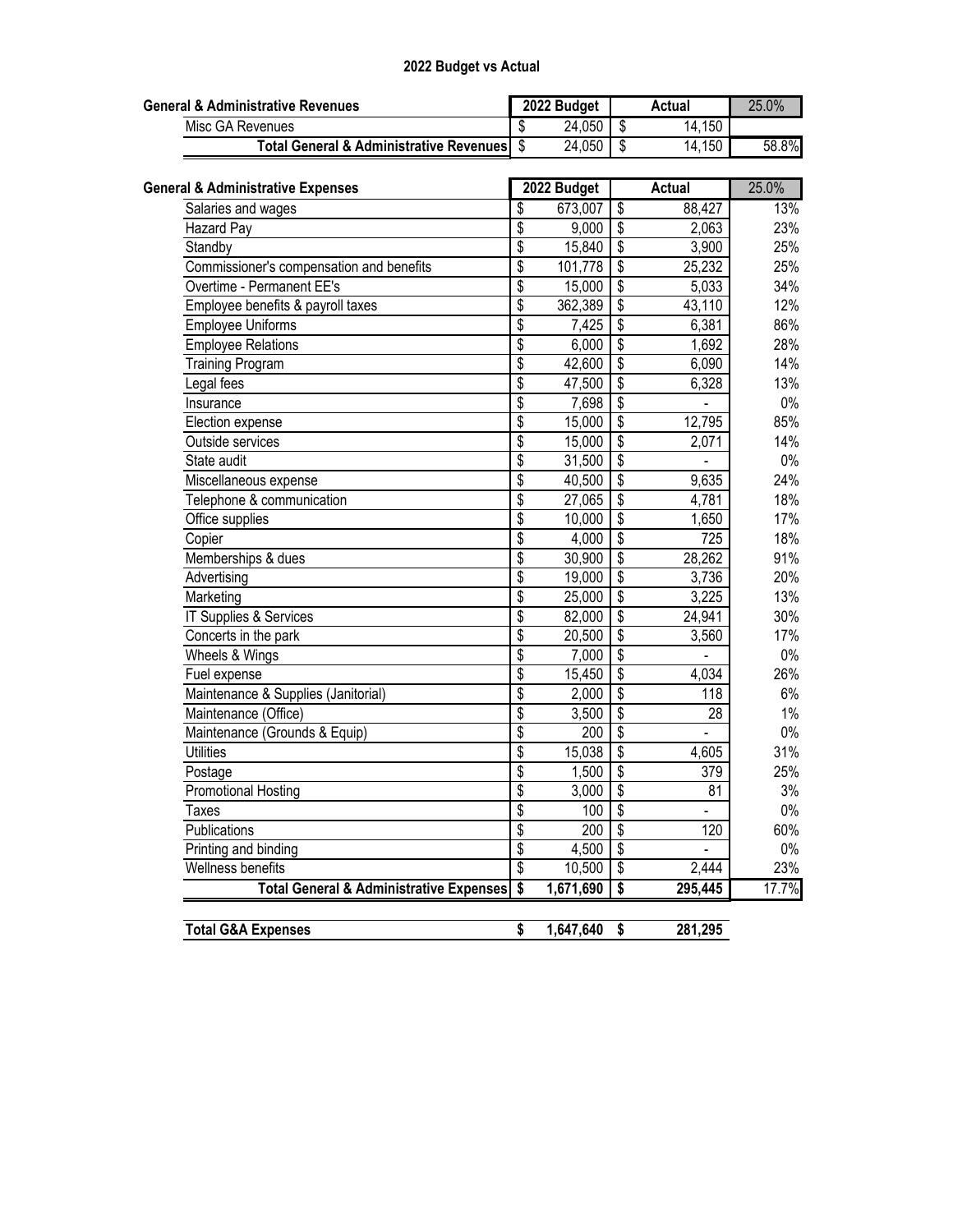| <b>Airport Revenues:</b>        |             | 2022 Budget | <b>Actual</b> | 25.0%  |
|---------------------------------|-------------|-------------|---------------|--------|
| Hangar Rentals                  | S           | 291,231     | 72,589        | 24.9%  |
| Tiedown Rentals                 | \$          | 2,672       | 1,558         | 58.3%  |
| AP-1 Rental                     | \$          | 26,670      | 6,619         | 24.8%  |
| Immelman Hangars                | S           | 14,719      | 14,906        | 101.3% |
| AP- 5 and 6 residential rentals | \$          | 31,200      | 8,200         | 26.3%  |
| Electricity revenue             | \$          | 20,328      | 5,082         | 25.0%  |
| All other AP operating revenue  | \$          | 4,000       | 1,347         | 33.7%  |
| Fuel revenue                    | \$          | 357,000     | 61,328        |        |
| <b>Total Airport Revenues</b>   | <b>1 \$</b> | 747,820     | 171,629       | 23.0%  |

| <b>Airport Expenditures:</b>    |                                   |                         | 2022 Budget |               | <b>Actual</b> | 25.0%  |
|---------------------------------|-----------------------------------|-------------------------|-------------|---------------|---------------|--------|
| Payroll                         |                                   | \$                      | 220,766     | \$            | 60,084        | 27.2%  |
| Advertising                     |                                   | \$                      | 4,000       | \$            |               | 0.0%   |
| Outside services                |                                   |                         |             |               |               |        |
|                                 | Operations                        | \$                      | 8,000       | \$            | 1,107         | 13.8%  |
|                                 | Maintenance (Eric)                | \$                      | 1,000       | \$            |               | 0.0%   |
| Legal                           |                                   | \$                      | 2,000       | \$            |               | 0.0%   |
| <b>Supplies (Airport)</b>       |                                   | \$                      | 6,500       | \$            | 861           | 13.2%  |
| <b>Janitorial</b>               |                                   | $\sqrt[6]{\frac{1}{2}}$ | 1,200       | $\mathsf{\$}$ |               | 0.0%   |
| Fire System Monitoring          |                                   | \$                      | 3,500       | \$            | -             | 0.0%   |
| Insurance                       |                                   | \$                      | 52,357      | $\mathbb{S}$  |               | 0.0%   |
| <b>Utilities</b>                |                                   | \$                      | 17,699      | \$            | 4,905         | 27.7%  |
| Internet                        |                                   | \$                      | 1,018       | \$            | 256           | 25.2%  |
| Clean Water Tax                 |                                   | \$                      | 4,549       | \$            |               | 0.0%   |
| Maintenance (grounds)           |                                   |                         |             |               |               |        |
|                                 | Operations                        | \$                      | 3,700       | \$            | -             | 0.0%   |
|                                 | Maintenance (Eric)                | \$                      | 3,800       | \$            | 271           | 7.1%   |
| Maintenance (structures)        |                                   | \$                      | 5,000       | \$            | 258           | 5.2%   |
| Maintenance (equipment)         |                                   | \$                      | 3,500       | \$            | 402           | 11.5%  |
| Misc Expenses                   |                                   | \$                      | 15,000      | \$            | 759           | 5.1%   |
| <b>Fuel Expense</b>             |                                   | \$                      | 319,000     | \$            | 32,707        |        |
| <b>Fuel Credit Card Expense</b> |                                   | \$                      | 11,300      | \$            | 1,986         |        |
|                                 | <b>Total Airport Expenditures</b> | \$                      | 683,889     | \$            | 103,596       | 15.1%  |
|                                 |                                   |                         |             |               |               |        |
| <b>Net Income</b>               |                                   | \$                      | 63,931      | \$            | 68,033        | 106.4% |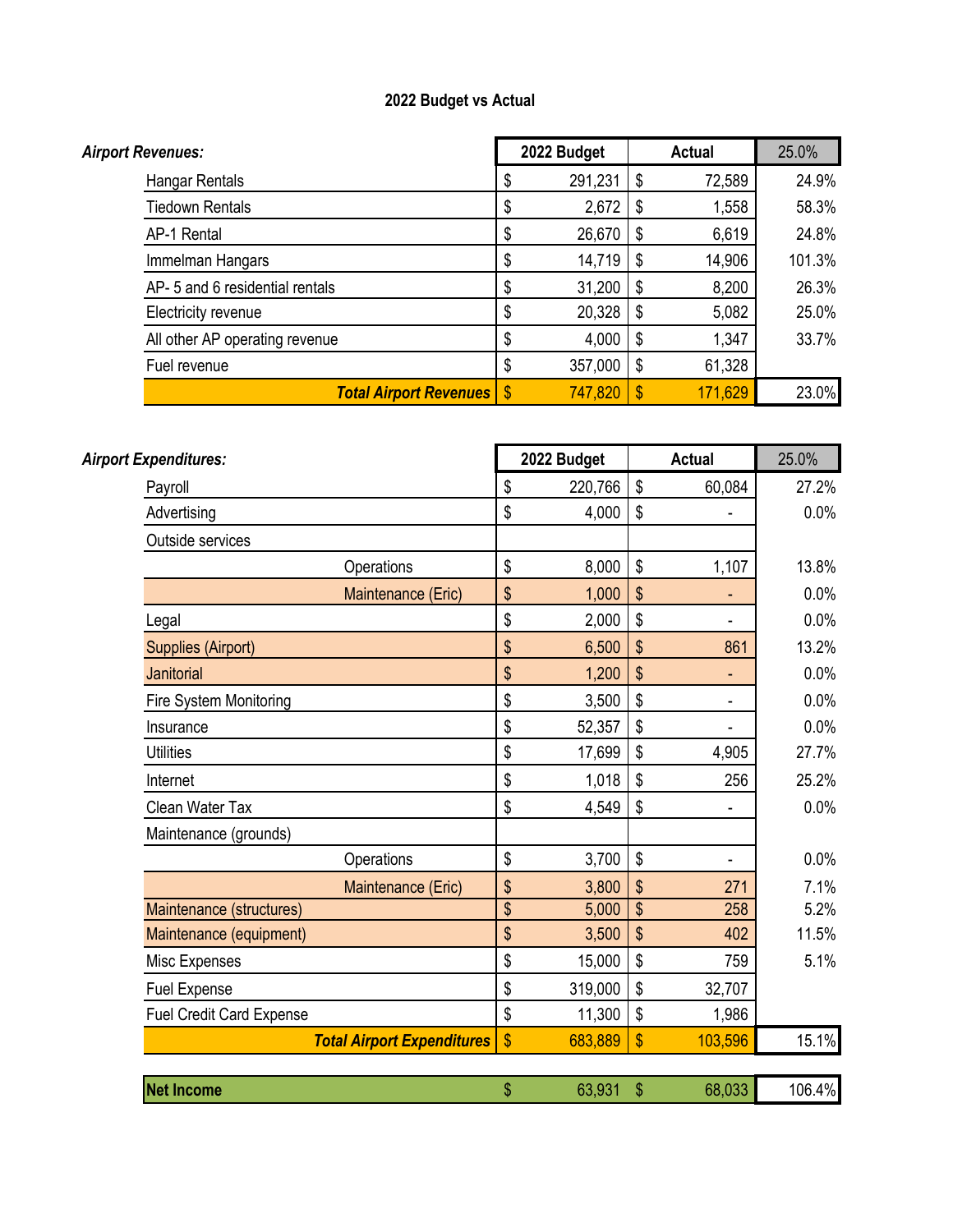| Marina Revenues:                 | 2022 Budget     |    | <b>Actual</b> | 25.0% |
|----------------------------------|-----------------|----|---------------|-------|
| Marina fees                      | \$<br>707,700   | \$ | 170,839       | 24.1% |
| Waverunner fees                  | \$<br>26,400    | \$ | 6,602         | 25.0% |
| Set up fees                      | \$<br>4,000     | \$ | 850           | 21.3% |
| LR tickets                       | \$<br>45,000    | \$ | 1,267         | 2.8%  |
| LR permits                       | \$              | S  | 7,100         |       |
| Electricity revenue              | \$<br>23,533    | \$ | 6,475         | 27.5% |
| Property Resources (Puffin Café) | \$<br>5,849     | \$ | 1,449         | 24.8% |
| Dolphin Yacht Club               | \$<br>4,560     | \$ | 1,174         | 25.8% |
| <b>Riverside Marine</b>          | \$<br>77,760    | \$ | 19,440        | 25.0% |
| <b>OHSU Breakwater Lease</b>     | \$<br>1,063     | \$ | 266           | 25.0% |
| All other MA operating revenue   | \$<br>40,924    | \$ | 6,994         | 17.1% |
| Fuel revenue                     | \$<br>268,000   | \$ | 6,675         |       |
| <b>Total Marina Revenues</b>     | \$<br>1,204,789 | \$ | 229,132       | 19.0% |

| Marina Expenditures:            |                                  |                 | 2022 Budget |                 | <b>Actual</b>            | 25.0% |
|---------------------------------|----------------------------------|-----------------|-------------|-----------------|--------------------------|-------|
| Payroll                         |                                  | \$              | 471,277     | \$              | 129,881                  | 27.6% |
| Maintenance (Equipment)         |                                  | \$              | 7,500       | \$              | 3,906                    | 52.1% |
| Maintenance (Structures)        |                                  | \$              | 5,000       | \$              |                          | 0.0%  |
| Advertising                     |                                  | \$              | 3,000       | \$              | 580                      | 19.3% |
| Outside services                |                                  |                 |             |                 |                          |       |
|                                 | Operations                       | \$              | 16,500      | \$              | 158                      | 1.0%  |
|                                 | Maintenance (Eric)               | \$              | 2,000       | \$              | ۰                        | 0.0%  |
| Legal                           |                                  | \$              | 2,000       | \$              | $\overline{\phantom{a}}$ | 0.0%  |
| Supplies                        |                                  | \$              | 11,000      | \$              | 4,988                    | 45.3% |
| Janitorial                      |                                  | \$              | 1,750       | \$              | 243                      | 13.9% |
| <b>Equipment Fuel</b>           |                                  | $\overline{\$}$ | 1,000       | $\overline{\$}$ | 206                      | 20.6% |
| Security                        |                                  | \$              | 4,000       | \$              | $\overline{\phantom{0}}$ | 0.0%  |
| Insurance                       |                                  | \$              | 105,157     | \$              | $\overline{\phantom{m}}$ | 0.0%  |
| <b>Utilities</b>                |                                  | \$              | 42,019      | \$              | 11,454                   | 27.3% |
| Misc Expenses                   |                                  | \$              | 12,000      | \$              | 787                      | 6.6%  |
| Maintenance (Docks)             |                                  | \$              | 6,000       | \$              | 3,846                    | 64.1% |
| (Grounds)<br>Maintenance        |                                  |                 |             |                 |                          |       |
|                                 | Operations                       | \$              | 6,365       | \$              | $\blacksquare$           | 0.0%  |
|                                 | Maintenance (Eric)               | \$              | 1,635       | \$              | $\overline{\phantom{a}}$ | 0.0%  |
| <b>Fuel Expense</b>             |                                  | \$              | 234,000     | \$              | 185                      |       |
| <b>Fuel Credit Card Expense</b> |                                  | \$              | 7,100       | \$              | 145                      |       |
|                                 | <b>Total Marina Expenditures</b> | \$              | 939,303     | $\mathsf{\$}$   | 156,378                  | 16.6% |
|                                 |                                  |                 |             |                 |                          |       |
| <b>Net Income</b>               |                                  | \$              | 265,486     | $\mathsf{\$}$   | 72,753                   | 27.4% |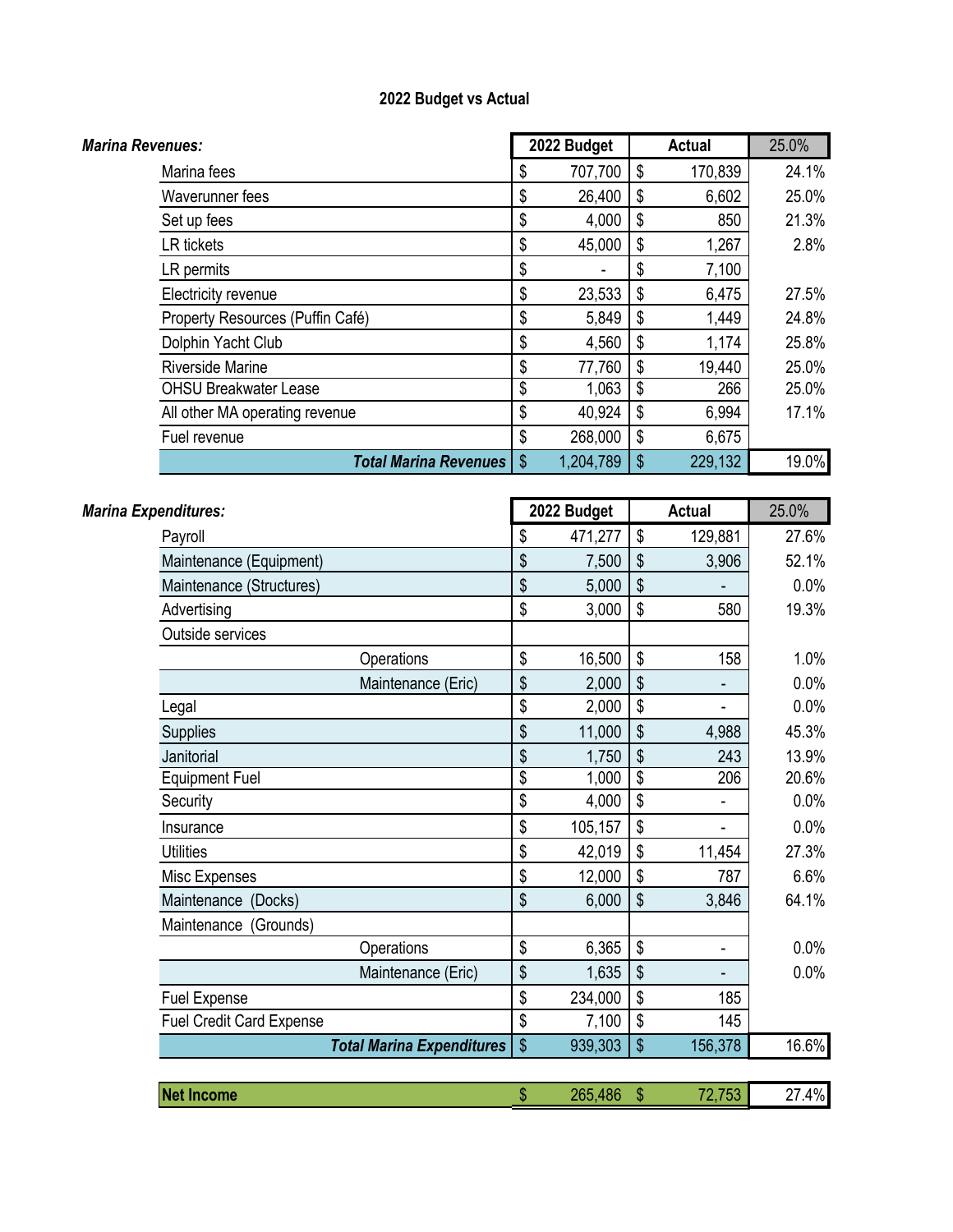| 2022 Budget vs Actual |  |  |
|-----------------------|--|--|
|-----------------------|--|--|

| <b>Real Estate/IP Revenues:</b>                 |                                       | 2022 Budget     |               | <b>Actual</b> | 25.0%          |
|-------------------------------------------------|---------------------------------------|-----------------|---------------|---------------|----------------|
| <b>IP Ground leases</b>                         | \$                                    | 504,786         | \$            | 152,379       | 30.2%          |
| IP spur track leases                            | \$                                    | 7,380           | \$            | 1,845         | 25.0%          |
| Bldg 3 - Kemira                                 | \$                                    | 118,749         | \$            | 30,328        | 25.5%          |
| Bldg 4 - Pump Dynamics                          | \$                                    | 74,832          | \$            | 18,708        | 25.0%          |
| Bldg 5 - MJ Glass Productions                   | \$                                    | 44,316          | \$            | 11,079        | 25.0%          |
| Bldg 6 - Kemira                                 | \$                                    | 184,771         | \$            | 45,398        | 24.6%          |
| Bldg 7 - Calvert                                | \$                                    | 136,116         | \$            | 34,029        | 25.0%          |
| Bldg 8                                          | \$                                    | 105,755         | \$            | 25,492        | 24.1%          |
| Bldg 9 - Intech                                 | \$                                    | 111,149         | \$            | 27,261        | 24.5%          |
| Bldg 10 - Phase 5                               | \$                                    | 42,680          | \$            | 12,480        | 29.2%          |
| Bldg 11 - Ponder Burner                         | \$                                    | 123,261         |               | 30,586        | 24.8%          |
| Bldg 12                                         | \$                                    | 106,430         | \$            | 26,390        | 24.8%          |
| Bldg 14                                         | \$                                    | 104,492         |               | 27,069        | 25.9%          |
| Bldg 15 - Foods In Season                       | \$                                    | 126,156         | \$            | 31,539        | 25.0%          |
| Bldg 16 - DS Fabrication                        | \$                                    | 91,127          | \$            | 22,335        | 24.5%          |
| Bldg 17 - Foods In Season/Lumino/MJ Glass Prod. | \$                                    | 158,113         | \$            | 40,564        | 25.7%          |
| Bldg 18                                         | \$                                    | 350,684         | \$            | 86,474        | 24.7%          |
| Bldg 19 - Ferguson                              | \$                                    | 112,010         | \$            | 27,933        | 24.9%          |
| Bldg 20                                         | \$                                    | 60,192          | \$            |               |                |
| City of Camas                                   | \$                                    | 48,084          | \$            | 12,021        | 25.0%          |
| <b>Westlie Ford</b>                             | \$                                    | 164,496         | \$            | 41,124        | 25.0%          |
| <b>Tenant Security Deposits</b>                 | \$                                    | 21,286          | \$            | 3,214         |                |
| Utility revenue from tenants                    | \$                                    | 14,000          | \$            | 2,330         | 16.6%          |
| All other IP operating revenue                  |                                       | 5,000           | \$            | 383           | 7.7%           |
| Infrastructure Fee                              |                                       | 4,145           | \$            |               | $0.0\%$        |
| <b>Total Real Estate/IP Revenues</b>            | \$                                    | 2,820,010       | $\mathbf{\$}$ | 710,961       | 25.2%          |
| Real Estate/IP Expenditures:                    |                                       | 2022 Budget     |               | <b>Actual</b> | 25.0%          |
| Payroll                                         | \$                                    | 826,982         | \$            | 264,024       | 31.9%          |
| Advertising                                     | \$                                    | 4,500           | \$            |               | $0.0\%$        |
| <b>Outside Services</b>                         | \$                                    | 41,500          | \$            |               | $0.0\%$        |
| Legal fees                                      | \$                                    | 15,000          | \$            | 677           | 4.5%           |
| <b>Real Estate Commission Expense</b>           | \$                                    |                 | \$            |               |                |
| <b>Supplies</b>                                 | \$                                    | 10,000          | \$            | 3,618         | 36.2%          |
| Fire System Monitoring                          | \$                                    | 15,300          | \$            |               | 0.0%           |
| Insurance                                       | $\overline{\boldsymbol{\mathcal{S}}}$ | 178,821         | \$            |               | 0.0%           |
| <b>Utilities</b>                                | \$                                    | 42,253          | \$            | 12,190        | 28.8%          |
| Stormwater                                      | \$                                    | 2,575           | \$            | 2,336         | 90.7%          |
| Internet                                        | \$                                    | 1,074           | \$            | 316           | 29.5%          |
| Maintenance (Grounds)                           |                                       |                 |               |               |                |
| Operations                                      | \$                                    | 21,400          | \$            | 10,780        | 50.4%          |
| Maintenance (Eric)                              | $\sqrt[6]{\frac{1}{2}}$               | 12,600          | \$            | 2,238         | 17.8%          |
|                                                 |                                       |                 |               |               |                |
| Maintenance (Levee)                             |                                       |                 |               |               |                |
| Operations<br>Maintenance (Eric)                | \$<br>\$                              | 52,000<br>3,000 | \$<br>\$      | 9,074<br>42   | 17.4%<br>1.4%  |
|                                                 |                                       |                 |               |               |                |
|                                                 |                                       |                 |               |               |                |
| Misc Expenses                                   | \$                                    | 1,000           | \$            | 17            | 1.7%           |
| Maintenance (Structures)<br>Maintenance (Pumps) | \$<br>$\boldsymbol{\$}$               | 34,000<br>3,000 | \$<br>\$      | 7,050<br>401  | 20.7%<br>13.4% |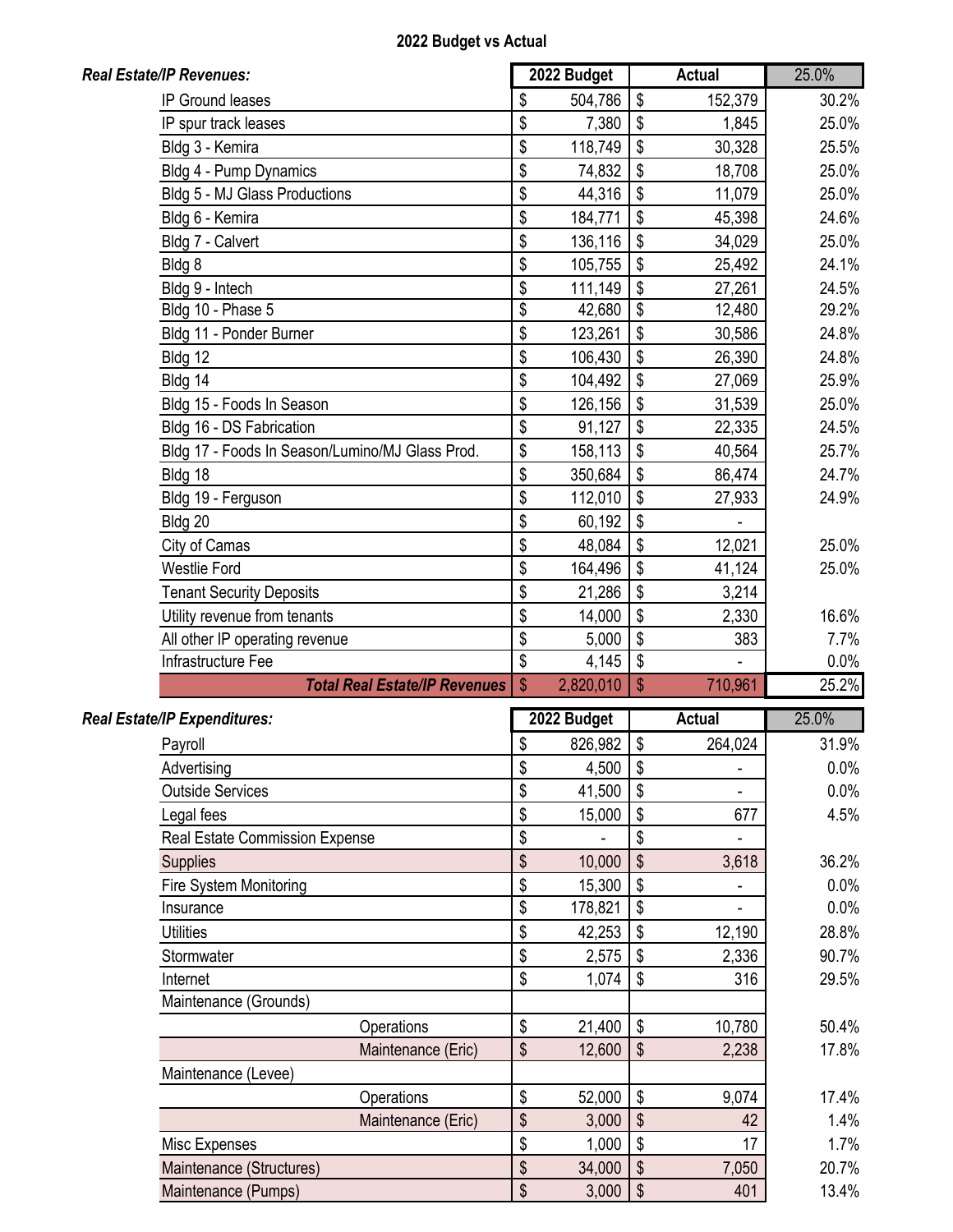| Maintenance (Equipment)                       | S  | $6,500$   \$     | 2,805   | 43.2% |
|-----------------------------------------------|----|------------------|---------|-------|
| Maintenance (Rail)                            |    | $5,000$   \$     | 375     | 7.5%  |
| Maintenance (Streets)                         | ۰D | 2,000            | -       |       |
| <b>Tenant Security Deposit</b>                | S  |                  | ۰       |       |
| <b>Total Real Estate/IP Expenditures   \$</b> |    | $1,278,505$   \$ | 315,942 | 24.7% |
| <b>Net Income</b>                             |    | 1,541,505 \$     | 395,018 | 25.6% |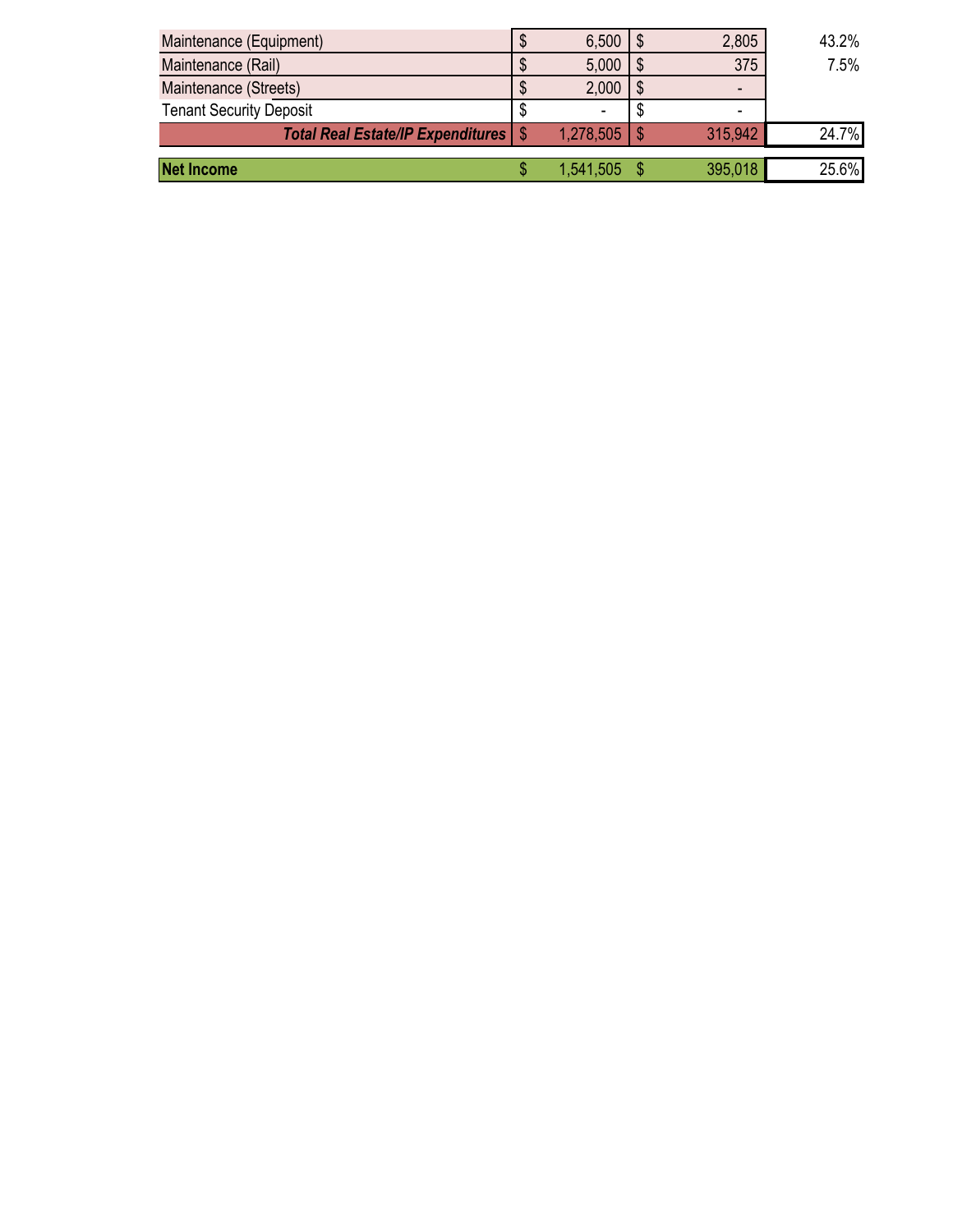| Park Revenues: |                                 | 2022 Budget | Actual | 25.0% |
|----------------|---------------------------------|-------------|--------|-------|
|                | Park & Trail Fees               | 5,000       | 450    |       |
|                | Park Donation Program           | 2,500       | 5,000  |       |
|                | <b>Total Park Revenues   \$</b> | 7,500       | 5,450  | 72.7% |

| Park Expenditures:       |                                      | 2022 Budget |     | <b>Actual</b> | 25.0% |  |
|--------------------------|--------------------------------------|-------------|-----|---------------|-------|--|
| Payroll                  | \$                                   | 157,132     | \$  | 15,056        | 10%   |  |
| <b>Outside Services</b>  | \$                                   | 2,000       | \$  | 683           | 34%   |  |
| Marketing                | \$                                   | 2,750       | \$  |               | $0\%$ |  |
| Supplies                 | \$                                   | 2,500       | \$  | 254           | 10%   |  |
| Janitorial               | \$                                   | 1,750       | \$  |               | $0\%$ |  |
| <b>Utilities</b>         | \$                                   | 12,026      | \$  | 6,233         | 52%   |  |
| Insurance                | \$                                   | 5,150       | \$  |               | $0\%$ |  |
| Maintenance (grounds)    |                                      |             | \$  | -             |       |  |
| Operations               | \$                                   | 20,000      | \$  | 1,463         | 7%    |  |
| Maintenance (Eric)       | \$                                   | 11,000      | \$  | 367           | 3%    |  |
| Maintenance (equipment)  | \$                                   | 5,500       | \$  | 548           | 10%   |  |
| Maintenance (structures) | \$                                   | 3,000       | \$  |               | $0\%$ |  |
| Misc. Expense            | \$                                   | 500         | \$  |               | $0\%$ |  |
|                          | \$<br><b>Total Park Expenditures</b> | 223,308     | \$  | 24,604        | 11.0% |  |
|                          |                                      |             |     |               |       |  |
| <b>Net Income</b>        | \$                                   | (215, 808)  | -\$ | (19, 154)     | 8.9%  |  |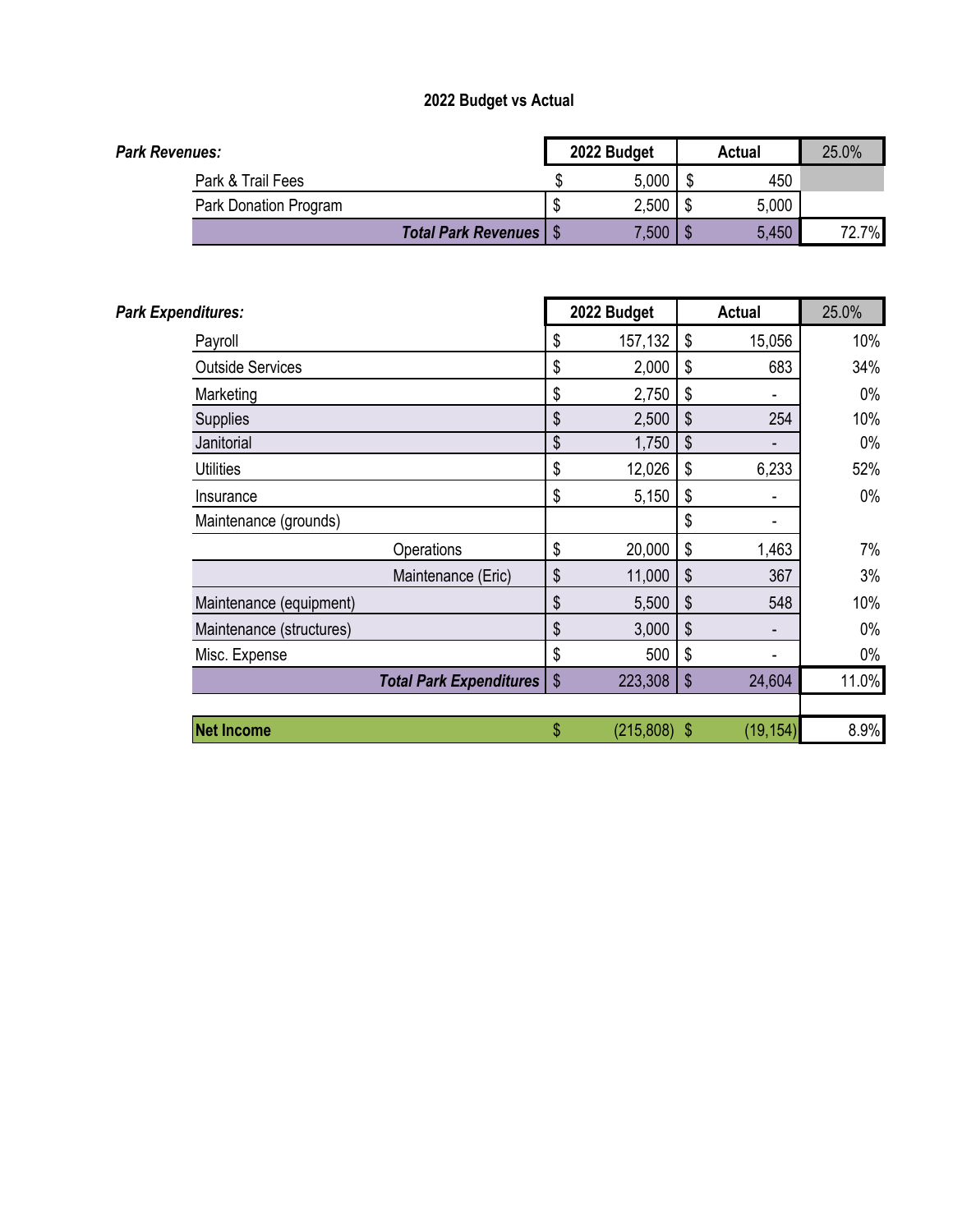#### Port of Camas-Washougal **Comparative Statement of Revenue and Expense** First Quarter 2022

|                                                | January    | February       | <b>March</b> | <b>TOTAL</b> |
|------------------------------------------------|------------|----------------|--------------|--------------|
| <b>OPERATING REVENUE</b>                       |            |                |              |              |
| Airport (1)                                    | 47,562     | 48,665         | 75,402       | 171,629      |
| Marina (2)                                     | 79,494     | 72,154         | 77,483       | 229,132      |
| Real Estate/IP (3)                             | 223,509    | 262,491        | 224,962      | 710,961      |
| Parks                                          | 100        | 2,500          | 2,850        | 5,450        |
| General and Administrative                     | 3,000      | 10,150         | 1,000        | 14,150       |
| <b>Total Operating Revenue</b>                 | 353,665    | 395,960        | 381,697      | 1,131,321    |
| <b>OPERATING EXPENSE</b>                       |            |                |              |              |
| <b>General Operations</b>                      |            |                |              |              |
| Airport (4)                                    | 25,256     | 51,884         | 26,457       | 103,596      |
| Marina                                         | 46,654     | 56,476         | 53,248       | 156,378      |
| Real Estate/IP (5)                             | 99,296     | 99,481         | 117,165      | 315,942      |
| Parks                                          | 5,398      | 6,483          | 12,723       | 24,604       |
| General and Administrative                     | 115,112    | 98,723         | 81,610       | 295,445      |
| <b>Total Operating Expense</b>                 | 291,716    | 313,047        | 291,203      | 895,966      |
| Operating Income (Loss)                        | 61,949     | 82,913         | 90,493       | 235,356      |
| <b>NONOPERATING REVENUE (EXPENSE)</b>          |            |                |              |              |
| Taxes levied for:                              |            |                |              |              |
| General purposes                               | 2,830      | 7,397          | 123,142      | 133,369      |
| Debt service requirements                      | 2,979      | 7,218          | 117,986      | 128,184      |
| Interest income (6)                            | 10,185     | 2,137          | 2,342        | 14,664       |
| <b>Interest Proceeds -Radial Contract</b>      | 322        | $\overline{a}$ | 235          | 557          |
| Interest Proceeds - City of Washougal Contract |            |                |              |              |
| <b>Timber and Other Taxes</b>                  | 4,085      | 318            | 782          | 5,185        |
| Sale of surplus property                       |            |                |              |              |
| Disposal of capital assets                     | 8,614      |                | 8,701        | 17,315       |
| Purchase of capital assets                     | (81, 592)  | (296, 136)     | (512, 979)   | (890, 707)   |
| Refunding LT Debt Issued                       |            |                |              |              |
| Premium on Bonds Issued                        |            |                |              |              |
| Principal paid on long-term debt (7)           | (105, 364) |                |              | (105, 364)   |
| Interest paid on long-term debt (7)            | (25, 185)  |                |              | (25, 185)    |
| Debt Issuance Costs                            |            |                |              |              |
| Pymt for Refunded Debt                         |            |                |              |              |
| Capital Contributions - State Grant revenue    |            |                |              |              |
| Other Misc Revenue                             |            |                |              |              |
| Other Misc Expenses                            |            |                |              |              |
| <b>Total Nonoperating Revenue</b>              | (183, 126) | (279,065)      | (259, 791)   | (721, 983)   |
| <b>NET INCOME</b>                              | (121, 177) | (196, 152)     | (169, 298)   | (486, 627)   |

(1) Fuel Sales / March Immelman pymt (5) Mar - Courthouse landscape project

(2) Annual moorage payment Jan-(4), Feb-(2), Mar-Fuel sales / Jan Qtrly Elect (6) January - semi-annual interest US Bank account (3) Feb - Annual Tonnage Revenue from Columbia Resources (7) January - Annual CERB Loan payme (3) Feb - Annual Tonnage Revenue from Columbia Resources

 $(4)$  Feb - fuel purchase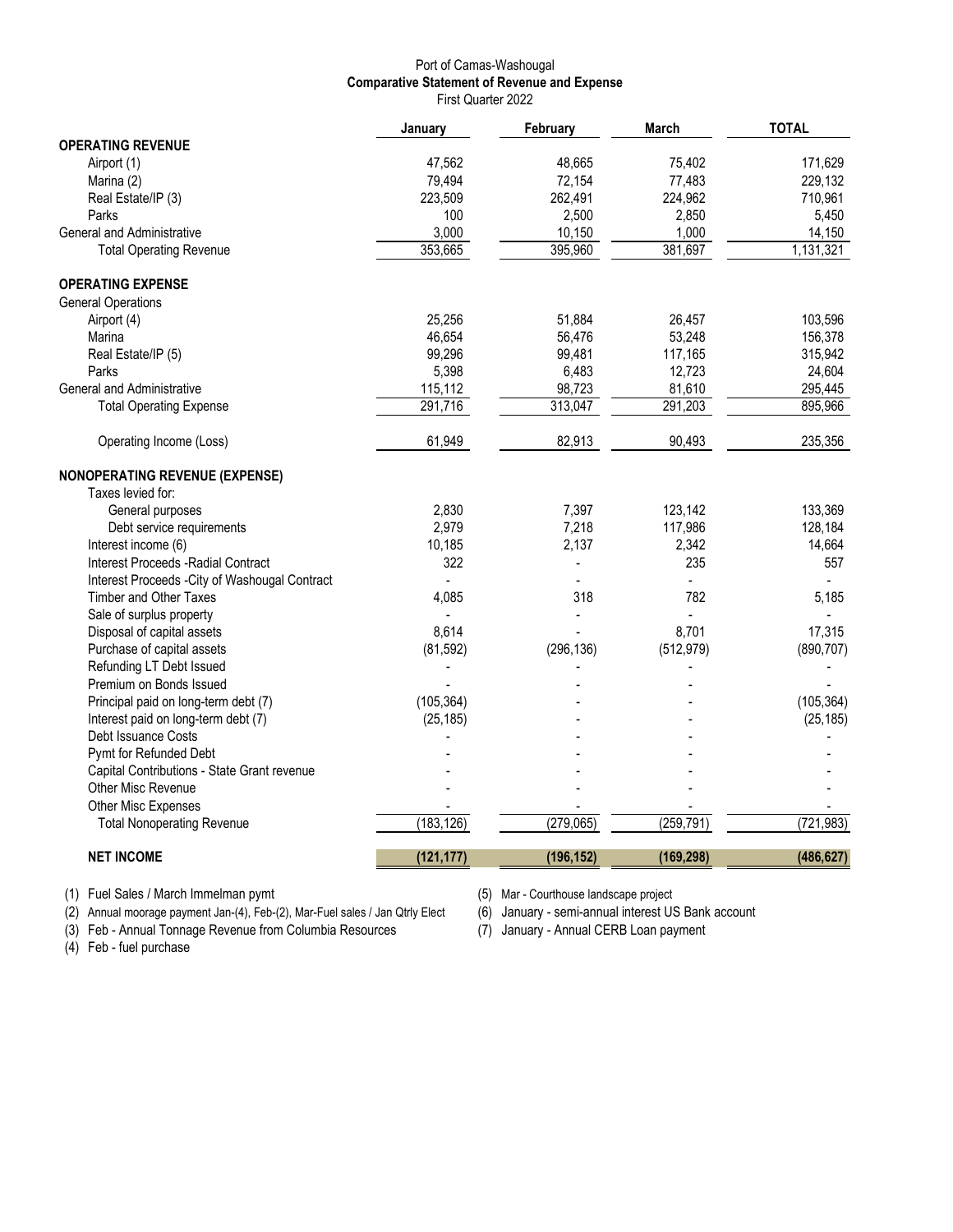#### Port of Camas-Washougal **Airport Operations** First Quarter 2022

|                                     | January | February | March  | <b>TOTAL</b> |
|-------------------------------------|---------|----------|--------|--------------|
| <b>AIRPORT REVENUE</b>              |         |          |        |              |
| Hangar Rentals                      | 24,192  | 24,198   | 24,198 | 72,589       |
| <b>Tiedown Rentals</b>              | 525     | 490      | 543    | 1,558        |
| AP-1 Leases                         | 2,163   | 2,228    | 2,228  | 6,619        |
| Immelman Land Lease (1)             |         |          | 14,906 | 14,906       |
| Access agreement                    | 89      | 89       | 89     | 267          |
| Setup fees                          |         | 50       | 50     | 100          |
| Late charges                        | 150     | 50       |        | 200          |
| Home rental AP-5                    | 1,000   | 1,000    | 1,000  | 3,000        |
| Storage shed AP-5                   |         |          |        |              |
| Home rental AP-6                    | 1,600   | 1,800    | 1,800  | 5,200        |
| Electric revenue                    | 1,694   | 1,694    | 1,694  | 5,082        |
| Miscellaneous income                | 360     | 50       | 370    | 780          |
| <b>Tenant Security Deposit</b>      |         |          |        |              |
| Fuel sales                          | 15,789  | 17,016   | 28,524 | 61,328       |
| <b>Total Airport Revenue</b>        | 47,562  | 48,665   | 75,402 | 171,629      |
| <b>AIRPORT EXPENSES</b>             |         |          |        |              |
| Payroll (2)                         | 21,377  | 18,019   | 20,688 | 60,084       |
| Insurance                           |         |          |        |              |
| M&R (grounds, structure, equipment) | 406     | 43       | 483    | 932          |
| Supplies                            | 541     | 266      | 54     | 861          |
| Utilities (3)                       | 1,044   | 2,173    | 1,687  | 4,905        |
| Internet                            | 85      | 85       | 86     | 256          |
| Fire System Monitoring              |         |          |        |              |
| Advertising                         |         |          |        |              |
| Clean Water Tax (Stormwater)        |         |          |        |              |
| Miscellaneous expense               | 221     | 256      | 281    | 759          |
| Outside services                    | 209     |          | 898    | 1,107        |
| Janitorial Expenses                 |         |          |        |              |
| Legal fees                          |         |          |        |              |
| Fuel costs (4)                      | 875     | 30,479   | 1,353  | 32,707       |
| Credit card discounts & fees        | 496     | 563      | 927    | 1,986        |
| <b>Total Airport Expenses</b>       | 25,256  | 51,884   | 26,457 | 103,596      |
| Net Income (Loss)                   | 22,307  | (3, 219) | 48,945 | 68,033       |
|                                     |         |          |        |              |

(1) Immelman annual lease payment

(2) Payroll allocation from GA to operating areas

(3) Utilities billed every other mo.

(4) Feb - fuel purchase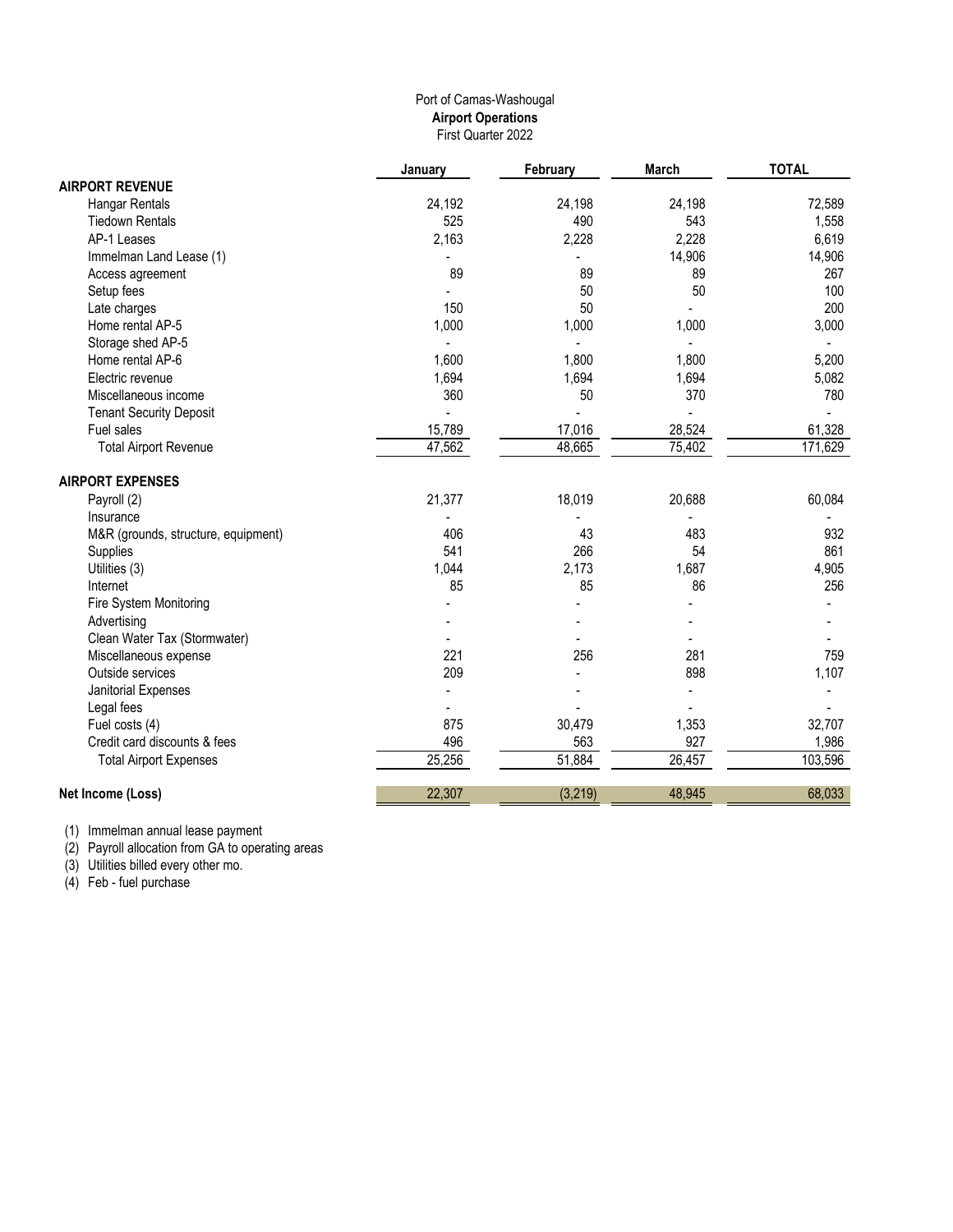### Port of Camas-Washougal **Marina Operations** First Quarter 2022

|                                             | January | February       | <b>March</b> | <b>TOTAL</b> |
|---------------------------------------------|---------|----------------|--------------|--------------|
| <b>MARINA REVENUE</b>                       |         |                |              |              |
| Moorage slip rentals (1)                    | 61,452  | 55,592         | 53,795       | 170,839      |
| Waverunner rentals                          | 2,178   | 2,178          | 2,246        | 6,602        |
| Set-up fees                                 | 200     | 250            | 400          | 850          |
| Launch ramp tickets                         | 399     | 189            | 679          | 1,267        |
| Launch ramp permits (2)                     |         | 2,750          | 4,350        | 7,100        |
| Electricity revenue (3)                     | 5,117   | 480            | 878          | 6,475        |
| Other                                       | 856     | 1,335          | 925          | 3,116        |
| Late charges                                | 150     | 150            | (50)         | 250          |
| Dock boxes                                  | 520     | 520            | 540          | 1,580        |
| Concession revenue                          |         | $\overline{a}$ |              |              |
| <b>Relocation fees</b>                      | 225     | 75             | 150          | 450          |
| Boating Event revenue                       |         |                | 125          | 125          |
| <b>DNR - Property Resources</b>             | 491     | 491            | 491          | 1,473        |
| Property Resources (Puffin Café)            | 483     | 483            | 483          | 1,449        |
| Dolphin Yacht Club                          | 391     | 391            | 391          | 1,174        |
| <b>Riverside Marine</b>                     | 6,480   | 6,480          | 6,480        | 19,440       |
| OHSU Lease                                  | 89      | 89             | 89           | 266          |
| Fuel sales                                  | 463     | 701            | 5,511        | 6,675        |
| <b>Total Marina Revenue</b>                 | 79,494  | 72,154         | 77,483       | 229,132      |
| <b>MARINA EXPENSES</b>                      |         |                |              |              |
| Payroll (4)                                 | 42,025  | 41,882         | 45,974       | 129,881      |
| Insurance                                   |         |                |              |              |
| M&R (equipment, docks, grounds, structures) | 2,637   | 3,213          | 1,903        | 7,753        |
| Utilities (5)                               | 1,357   | 6,230          | 3,867        | 11,454       |
| Security                                    |         |                |              |              |
| Outside services                            | 53      | 53             | 53           | 158          |
| Janitorial                                  |         |                | 243          | 243          |
| Supplies (6)                                | 126     | 4,828          | 33           | 4,988        |
| Advertising                                 |         |                | 580          | 580          |
| Legal fees                                  |         |                |              |              |
| Equipment fuel                              | 34      |                | 172          | 206          |
| Miscellaneous expense                       | 323     | 218            | 246          | 787          |
| Fuel costs                                  | 90      | 38             | 57           | 185          |
| Credit card discounts & fees                | 9       | 15             | 120          | 145          |
| <b>Total Marina Expenses</b>                | 46,654  | 56,476         | 53,248       | 156,378      |
| Net Income (Loss)                           | 32,840  | 15,678         | 24,235       | 72,753       |

(1) Jan - 4 annual pymts; Feb - 2 annual payments

(2) Brought LR permits back in Feb

(3) Jan - Quarterly metered electric billed

(4) Payroll allocation from GA to operating areas

(5) City of Washougal utilites billed every other month

(6) Feb - plasma cutter and Launch ramp permit purchase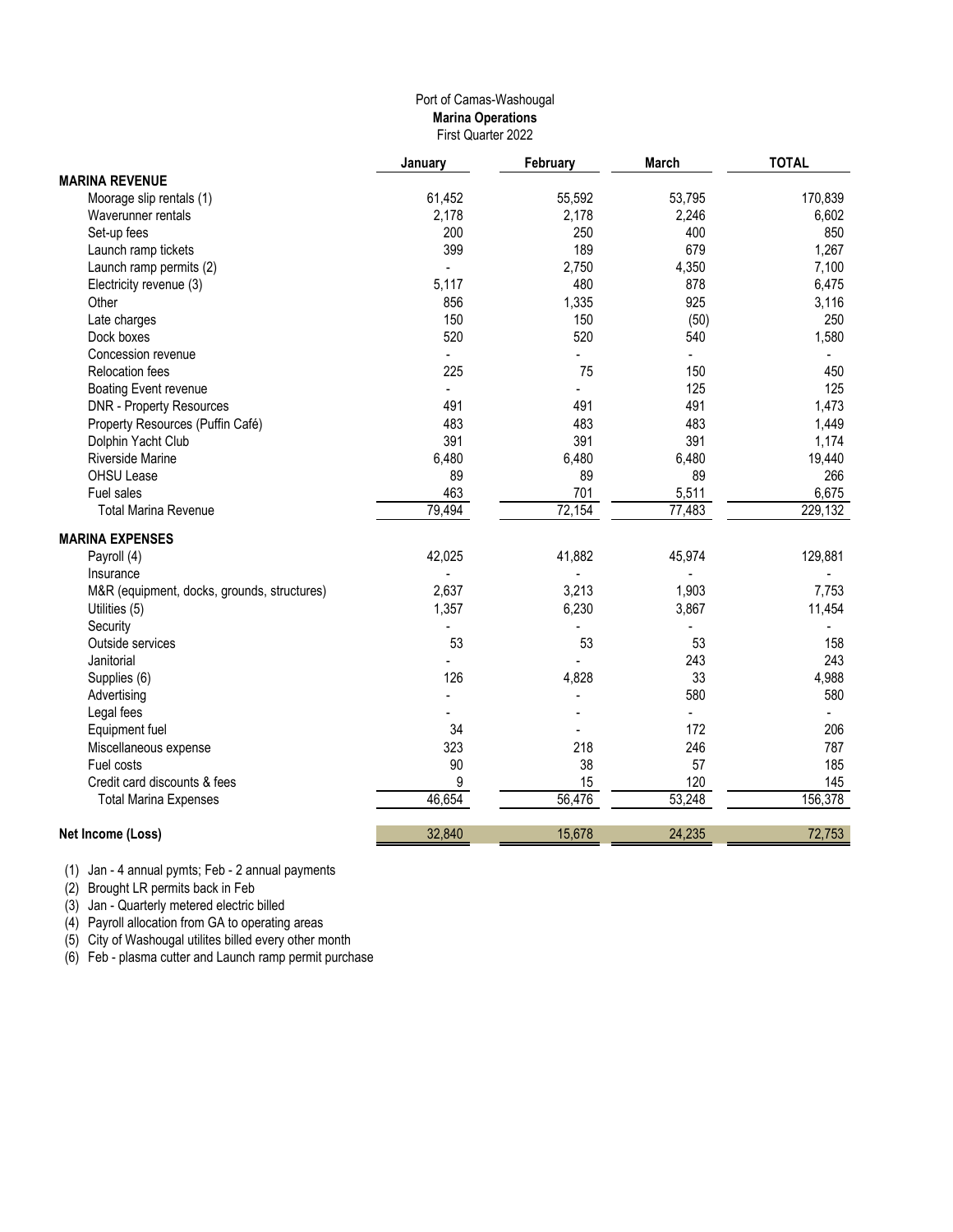#### Port of Camas-Washougal **Real Estate/IP Revenue** First Quarter 2022

|                                           | January | February | <b>March</b> | <b>TOTAL</b> |  |  |
|-------------------------------------------|---------|----------|--------------|--------------|--|--|
| <b>REAL ESTATE/IP REVENUE</b>             |         |          |              |              |  |  |
| Utility Rev from Tenants (1)              |         | 2,330    |              | 2,330        |  |  |
| Infrastructure Fee                        |         |          |              |              |  |  |
| Ground Lease - ADS 2 5ac parcels          | 18,498  | 18,498   | 18,498       | 55,494       |  |  |
| Ground Lease - BBA Nonwovens              | 4,936   | 4,936    | 4,936        | 14,807       |  |  |
| Ground Lease - Ferguson Ent               | 295     | 295      | 295          | 885          |  |  |
| Ground Lease - Norwesco                   | 6,615   | 6,615    | 6,615        | 19,846       |  |  |
| Ground Lease - Plains Mktg                | 813     | 813      | 813          | 2,438        |  |  |
| Ground Lease - American Propane           | 1,326   | 1,326    | 1,326        | 3,978        |  |  |
| Ground Lease - Metro Landscape            | 200     | 200      | 200          | 600          |  |  |
| Columbia Resources (2)                    | 6,929   | 40,472   | 6,929        | 54,331       |  |  |
| Spur Track - BBA Nonwovens                | 240     | 240      | 240          | 720          |  |  |
| Spur Track - Norwesco                     | 175     | 175      | 175          | 525          |  |  |
| Spur Track - Plains Mktg                  | 200     | 200      | 200          | 600          |  |  |
| Bldg 3 - Kemira Chemicals                 | 10,109  | 10,109   | 10,109       | 30,328       |  |  |
| Bldg 4 - Pump Dynamics                    | 6,236   | 6,236    | 6,236        | 18,708       |  |  |
| Bldg 5 - MJ Glass Productions             | 3,693   | 3,693    | 3,693        | 11,079       |  |  |
| Bldg 6 - Kemira Chemicals                 | 15,133  | 15,133   | 15,133       | 45,398       |  |  |
| Bldg 7 - Calvert Co.                      | 11,343  | 11,343   | 11,343       | 34,029       |  |  |
| Bldg 8, Bay 2, 3 & 4 - Corrosion          | 6,162   | 6,162    | 6,162        | 18,487       |  |  |
| Bldg 8 Bay 1 - Corrossion Shield          | 2,335   | 2,335    | 2,335        | 7,005        |  |  |
| Bldg 9 - Intech Enterprises               | 8,970   | 8,970    | 9,321        | 27,261       |  |  |
| Bldg 10 - Phase 5                         | 4,160   | 4,160    | 4,160        | 12,480       |  |  |
| Bldg 11 - Ponder Burner                   | 10,195  | 10,195   | 10,195       | 30,586       |  |  |
| Bldg 12, Bay 1 - Precision Saw            | 2,438   | 2,438    | 2,438        | 7,313        |  |  |
| Bldg 12 Bay 3 & 4 - Etec                  | 4,297   | 4,297    | 4,297        | 12,890       |  |  |
| Bldg 12, Bay 2 - Plastic Forming          | 2,063   | 2,063    | 2,063        | 6,188        |  |  |
| Bldg 14 Bays 1, 2 & 4 - 54-40 Brewing Co. | 6,210   | 6,210    | 6,210        | 18,631       |  |  |
| Bldg 14, Bay 3 - 54-40 Brewing            | 2,813   | 2,813    | 2,813        | 8,438        |  |  |
| Bldg 15 - Foods In Season                 | 10,513  | 10,513   | 10,513       | 31,539       |  |  |
| Bldg 16 - DS Fabrication                  | 7,445   | 7,445    | 7,445        | 22,335       |  |  |
| Bldg 17, Bay 1 - Foods In Season          | 6,739   | 6,739    | 6,739        | 20,217       |  |  |
| Bldg 17, Bay 2 - Lumino                   | 3,039   | 4,050    | 4,050        | 11,139       |  |  |
| Bldg 17, Bay 3 - MJ Glass Productions     | 3,039   | 3,039    | 3,130        | 9,208        |  |  |
| Bldg 18, Bays 9-11 - iFillCup             | 4,950   | 4,950    | 4,950        | 14,850       |  |  |
| Bldg 18, Bays 1-4 - Panther RV            | 7,002   | 7,002    | 7,002        | 21,006       |  |  |
| Bldg 18, Bays 7 & 8 - Feed Me             | 3,442   | 3,442    | 3,442        | 10,326       |  |  |
| Bldg 18, Bays 14-15-QPC                   | 4,521   | 4,521    | 4,521        | 13,562       |  |  |
| Bldg 18, Bays 5 & 6 Swift Mach            | 3,960   | 3,960    | 3,960        | 11,880       |  |  |
| Bldg 18, Bays 12-13 Panther RV            | 4,950   | 4,950    | 4,950        | 14,850       |  |  |
| Bldg 19 - Ferguson                        | 9,311   | 9,311    | 9,311        | 27,933       |  |  |
| Bldg M6 - City of Camas                   | 4,007   | 4,007    | 4,007        | 12,021       |  |  |
| Bldg M7 Bay 1&2 - Westlie Ford            | 13,708  | 13,708   | 13,708       | 41,124       |  |  |
| <b>Tenant Security Deposits</b>           | 500     | 2,214    | 500          | 3,214        |  |  |
| Late Fees                                 | 0       | 383      |              | 383          |  |  |
| Misc Income                               |         |          |              |              |  |  |
| <b>Total Real Estate/IP Revenue</b>       | 223,509 | 262,491  | 224,962      | 710,961      |  |  |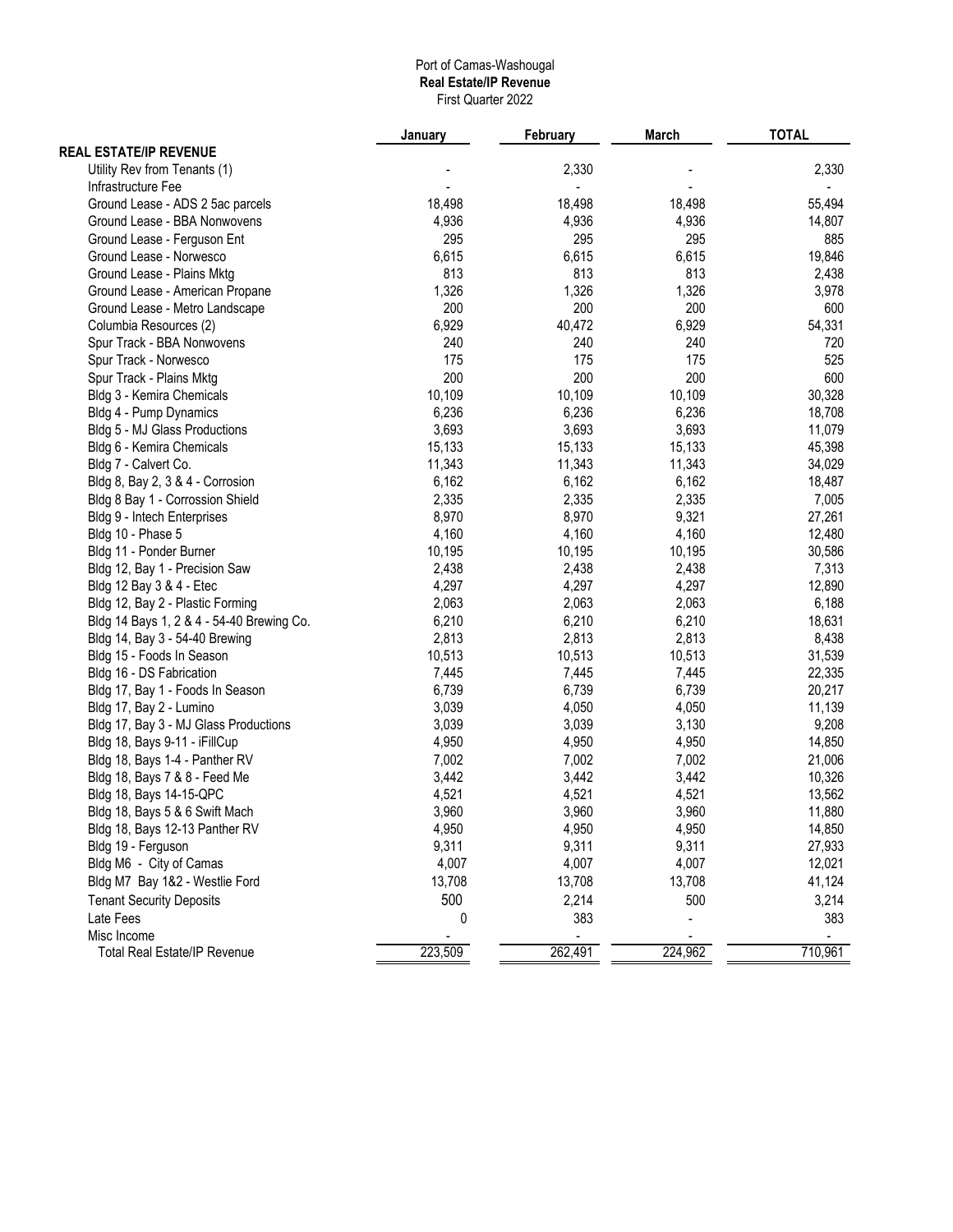#### Port of Camas-Washougal **Real Estate/IP Operations** First Quarter 2022

|                                        | January | February | March   | <b>TOTAL</b> |  |
|----------------------------------------|---------|----------|---------|--------------|--|
| Real Estate/IP Revenue                 | 223,509 | 262,491  | 224,962 | 710,961      |  |
| <b>REAL ESTATE/IP EXPENSES</b>         |         |          |         |              |  |
| Payroll (3)                            | 88,192  | 81,555   | 94,277  | 264,024      |  |
| Insurance                              |         |          |         |              |  |
| Utilities (4)                          | 2,082   | 6,792    | 3,316   | 12,190       |  |
| Stormwater Expense                     |         | 2,336    |         | 2,336        |  |
| Internet                               | 105     | 105      | 107     | 316          |  |
| Outside services                       |         |          |         |              |  |
| Fire System Monitoring                 |         |          |         |              |  |
| Marketing                              |         |          |         |              |  |
| Maintenance (Grounds) (5)              | 778     | 557      | 11,684  | 13,018       |  |
| Maintenance (Levee)                    | 3,788   | 3,620    | 1,708   | 9,116        |  |
| Maintenance (Structures)               | 919     | 3,055    | 3,076   | 7,050        |  |
| Maintenance (Pumps)                    | 401     |          |         | 401          |  |
| Maintenance (Equipment)                | 1,426   | 177      | 1,202   | 2,805        |  |
| Maintenance (Rail)                     |         |          | 375     | 375          |  |
| Miscellaneous expense                  | 17      |          |         | 17           |  |
| Legal fees                             | 677     |          |         | 677          |  |
| <b>Tenant Security Deposit Release</b> |         |          |         |              |  |
| Commission expense                     |         |          |         |              |  |
| Supplies                               | 911     | 1,285    | 1,421   | 3,618        |  |
| <b>Total Real Estate/IP Expenses</b>   | 99,296  | 99,481   | 117,165 | 315,942      |  |
| Net Income (Loss)                      | 124,213 | 163,010  | 107,796 | 395,018      |  |

(1) February - City utility bills received every other month

(2) Feb - Annual Tonnage Revenue

(3) Payroll allocation from GA to operating areas

(4) Feb - City utility bills received every other month

(5) Mar - Weed control contract and IP landscape project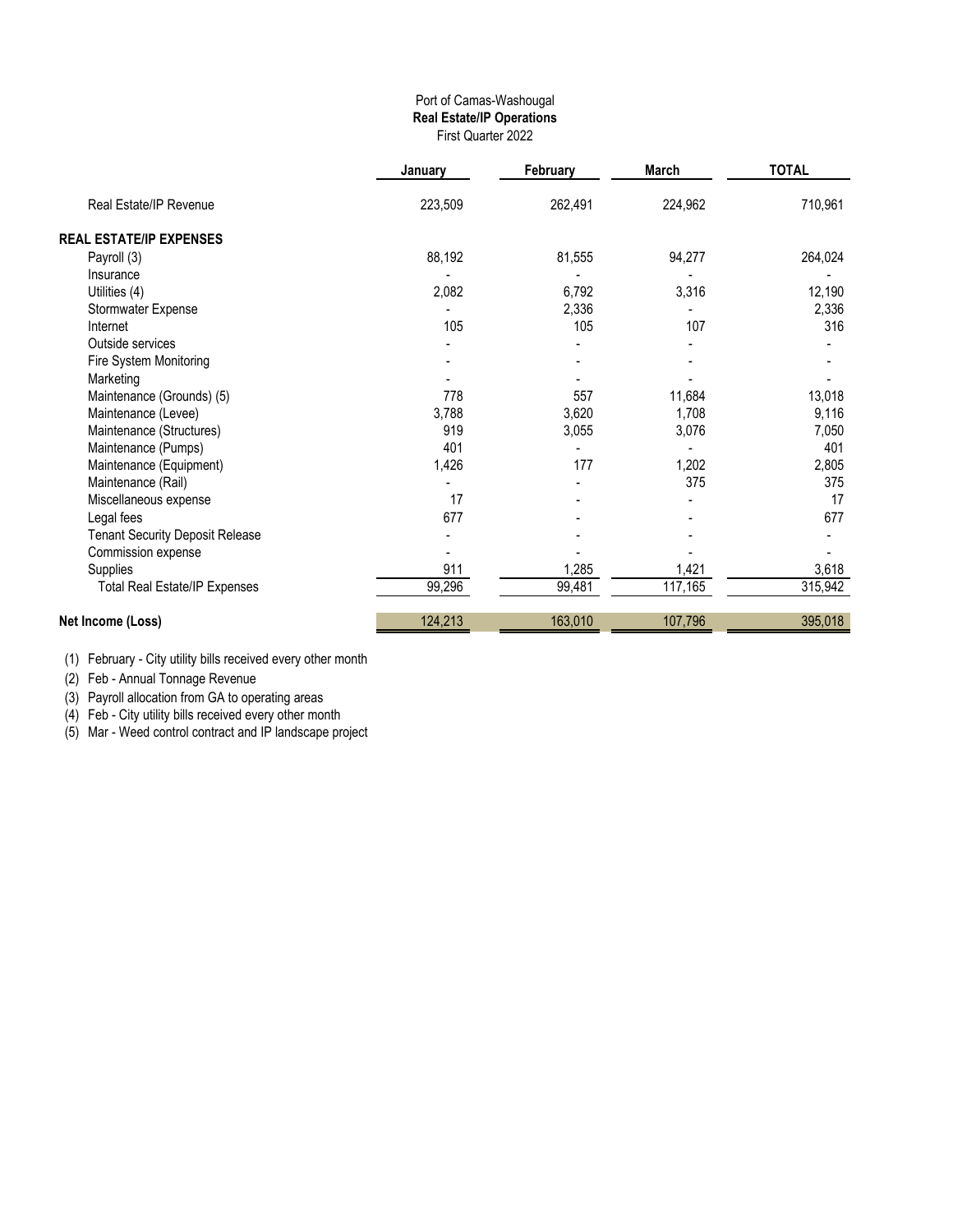#### Port of Camas-Washougal **Park Operations** First Quarter 2022

|                            | January  | February | March    | <b>TOTAL</b> |
|----------------------------|----------|----------|----------|--------------|
| <b>PARK REVENUE</b>        |          |          |          |              |
| Park & Trail Use Fees (1)  | 100      |          | 350      |              |
| Adopt a Bench Program      |          | 2,500    | 2,500    | 5,450        |
| <b>Total Park Revenues</b> | 100      | 2,500    | 2,850    | 5,450        |
|                            |          |          |          |              |
| <b>PARK EXPENDITURES</b>   |          |          |          |              |
| Payroll (2)                | 4,295    | 4,412    | 6,350    | 15,056       |
| M&R Grounds (3)            | 305      | 62       | 1,463    | 1,830        |
| M&R Equipment              | 206      | 10       | 333      | 548          |
| <b>M&amp;R Structures</b>  |          |          |          |              |
| Misc Expense               |          |          |          |              |
| Supplies                   |          | 75       | 179      | 254          |
| Utilities (4)              | 593      | 1,242    | 4,398    | 6,233        |
| <b>Outside Services</b>    |          | 683      |          | 683          |
| Janitorial                 |          |          |          |              |
| Advertising/Marketing      |          |          |          |              |
| Insurance                  |          |          |          |              |
| <b>Total Park Expenses</b> | 5,398    | 6,483    | 12,723   | 24,604       |
| Net Income (Loss)          | (5, 298) | (3,983)  | (9, 873) | (19, 154)    |

(1) Parks reservation fees reinstated

(2) Payroll allocation from GA to operating areas

(3) Mar - Weed Control Contract

(4) Mar - water leak at Waterfront Park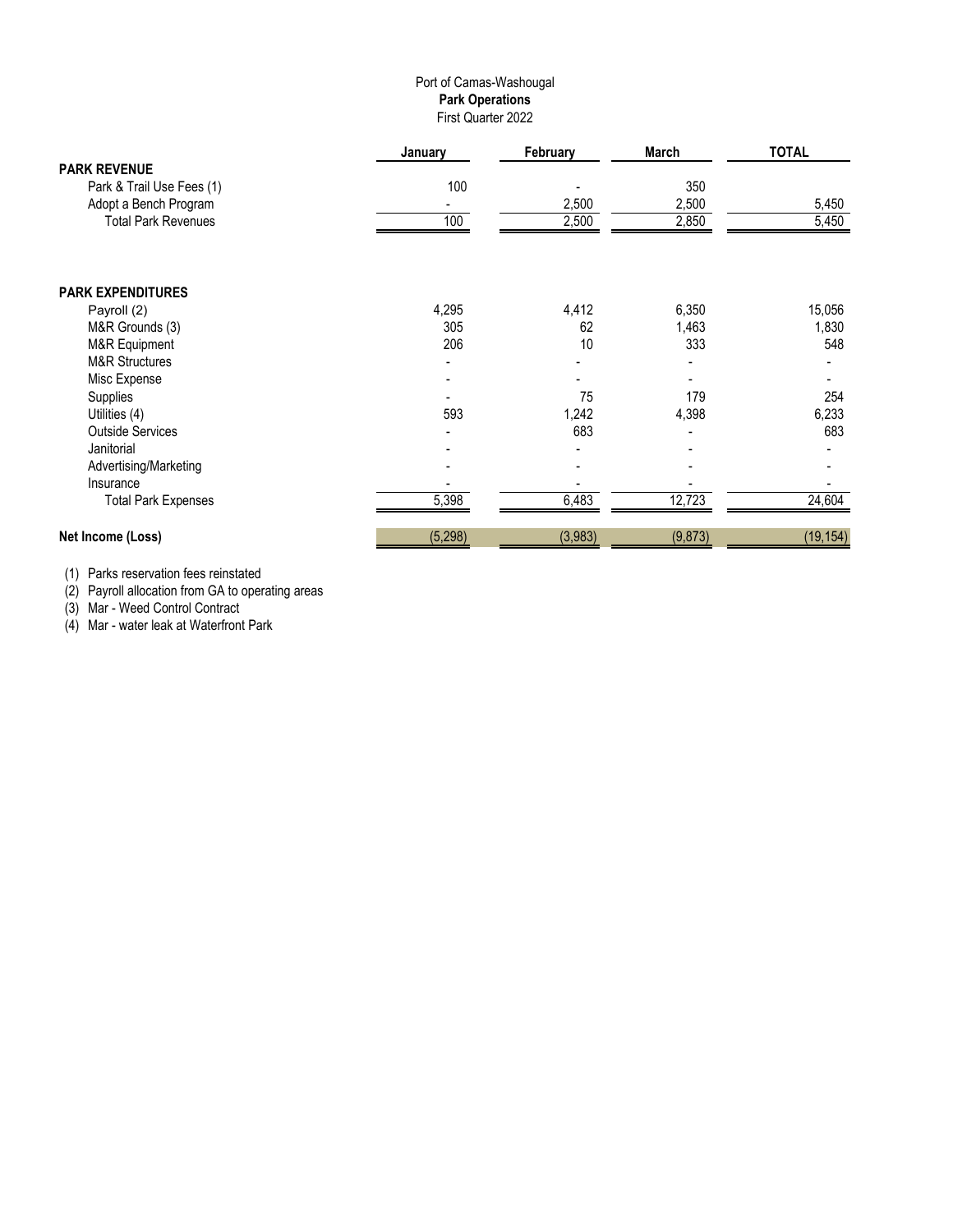#### Port of Camas-Washougal **General & Administrative** First Quarter 2022

|                                            | January    | February                 | March     | <b>TOTAL</b> |
|--------------------------------------------|------------|--------------------------|-----------|--------------|
| <b>GENERAL AND ADMINISTRATIVE REVENUES</b> |            |                          |           |              |
| Sponsorship Revenues                       | 3,000      | 10,150                   | 1,000     | 14,150       |
| <b>Total G&amp;A Revenues</b>              | 3,000      | 10,150                   | 1,000     | 14,150       |
| <b>GENERAL AND ADMINISTRATIVE EXPENSES</b> |            |                          |           |              |
| Salaries and wages                         | 29,059     | 28,030                   | 31,338    | 88,427       |
| Standby wages                              | 1,380      | 1,230                    | 1,290     | 3,900        |
| <b>Hazard Pay</b>                          | 660        | 585                      | 818       | 2,063        |
| Commissioner's compensation                | 4,506      | 4,762                    | 5,018     | 14,286       |
| Overtime - Permanent EE's (1)              | 980        | 564                      | 3,489     | 5,033        |
| Employee benefits & payroll taxes (2)      | 21,294     | 12,914                   | 15,282    | 49,491       |
| Commissioner's benefits                    | 3,636      | 3,655                    | 3,654     | 10,946       |
| Legal fees                                 | 1,645      | 2,890                    | 1,794     | 6,328        |
| Insurance                                  |            |                          |           |              |
| Election expense                           |            | 12,795                   |           | 12,795       |
| Outside services (3)                       |            | 1,979                    | 92        | 2,071        |
| State audit                                |            | $\overline{\phantom{0}}$ |           |              |
| Miscellaneous expense                      | 3,399      | 2,991                    | 3,245     | 9,635        |
| Telephone & communication                  | 1,383      | 1,773                    | 1,625     | 4,781        |
| Office supplies                            | 198        | 736                      | 716       | 1,650        |
| Copier                                     | 158        | 409                      | 158       | 725          |
| Memberships & dues (4)                     | 15,550     | 12,518                   | 194       | 28,262       |
|                                            | 1,450      | 745                      |           |              |
| Advertising                                |            | 716                      | 1,541     | 3,736        |
| Marketing                                  | 1,413      |                          | 1,096     | 3,225        |
| Wheels & Wings                             |            |                          |           |              |
| IT Supplies & Services (5)                 | 18,442     | 3,128                    | 3,371     | 24,941       |
| Concerts in the park                       |            | 1,500                    | 2,060     | 3,560        |
| Fuel expense                               | 1,535      | 1,092                    | 1,407     | 4,034        |
| Admin Office Security                      |            |                          |           |              |
| Janitorial maintenance and supplies        | 58         | 30                       | 30        | 118          |
| Maintenance (Office)                       | 28         |                          |           | 28           |
| Maintenance (Grounds)                      |            |                          |           |              |
| <b>Utilities</b>                           | 860        | 1,846                    | 1,899     | 4,605        |
| Postage                                    | 23         | $\overline{\phantom{0}}$ | 356       | 379          |
| <b>Registration fees</b>                   | 6,055      |                          | 35        | 6,090        |
| <b>Promotional Hosting</b>                 | 81         |                          |           | 81           |
| Travel                                     | 515        | 909                      | 268       | 1,692        |
| Publications                               | L,         | 120                      | ÷,        | 120          |
| Printing and binding                       |            |                          |           |              |
| Continuing education                       |            |                          |           |              |
| <b>Wellness Benefits</b>                   | 805        | 805                      | 834       | 2,444        |
| Taxes                                      |            |                          |           |              |
| <b>TotaL G&amp;A Expenses</b>              | 115,112    | 98,723                   | 81,610    | 295,445      |
| <b>Net G&amp;A Expenses</b>                | (112, 112) | (88, 573)                | (80, 610) | (281, 295)   |

(1) March - Master key theft - overnight OT to secure IP

(2) January - Maintenance staff 2022 clothing allowance (4) Majority of membership renewals beginning of year (3) Halter match hoy their cremigm of the escale in the cremic of the Majority of membership renewals beginning of year<br>
(3) Tebruary - CWEDA final audit expense (5) 2022 Annual Software renewals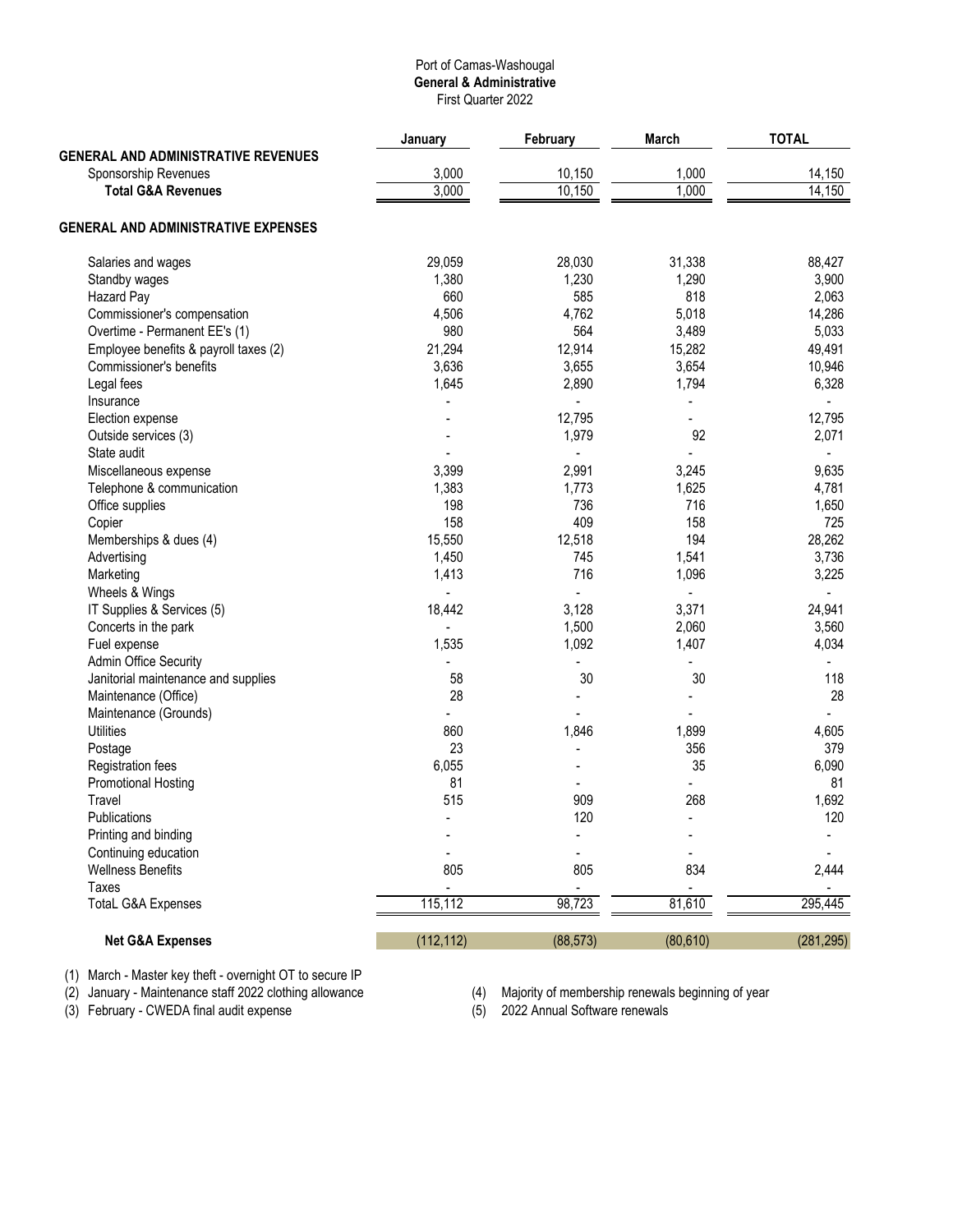| <b>CASH</b>                                |                           | Q1-22           |                           | Q1-21           |                           | Q1-20           |                           | Q1-19           |                           | Q1-18      |
|--------------------------------------------|---------------------------|-----------------|---------------------------|-----------------|---------------------------|-----------------|---------------------------|-----------------|---------------------------|------------|
| Cash $(1)$                                 | \$                        | 8,845,988       | \$                        | 7,032,783       | \$                        | 5,602,892       | \$                        | 7,087,479       | \$                        | 10,235,787 |
| <b>Convert AR to Cash Basis</b>            |                           | 134,125         |                           |                 |                           |                 |                           |                 |                           |            |
| <b>OPERATING REVENUE</b>                   |                           | Q1-22           |                           | $Q1-21$         |                           | Q1-20           |                           | Q1-19           |                           | Q1-18      |
| Airport                                    | \$                        | 171,629         | \$                        | 151,252         | $\boldsymbol{\mathsf{S}}$ | 140,875         | \$                        | 122,200         | $\boldsymbol{\mathsf{S}}$ | 104,676    |
| Marina                                     |                           | 229,132         |                           | 214,461         |                           | 202,914         |                           | 188,884         |                           | 190,927    |
| Real Estate/IP                             |                           | 710,961         |                           | 667,006         |                           | 630,031         |                           | 596,090         |                           | 555,133    |
| Parks                                      |                           | 5,450           |                           |                 |                           |                 |                           | 3,650           |                           | 1,920      |
| General & Administrative                   |                           | 14,150          |                           |                 |                           | 14,075          |                           | 7,070           |                           | 2,000      |
| Total operating revenue                    | \$                        | 1,131,321       | \$                        | 1,032,719       | \$                        | 987,896         | \$                        | 917,894         | \$                        | 854,656    |
| <b>OPERATING EXPENSE &amp; G&amp;A</b>     |                           | Q1-22           |                           | Q1-21           |                           | Q1-20           |                           | Q1-19           |                           | Q1-18      |
| Airport (2)                                | $\boldsymbol{\mathsf{S}}$ | 103,596         | $\boldsymbol{\mathsf{S}}$ | 124,387         | \$                        | 71,753          | $\sqrt[6]{\frac{1}{2}}$   | 104,712         | $\boldsymbol{\mathsf{S}}$ | 63,940     |
| Marina (2)                                 |                           | 156,378         |                           | 143,085         |                           | 68,026          |                           | 63,248          |                           | 98,989     |
| Real Estate/IP (2)                         |                           | 315,942         |                           | 277,759         |                           | 168,296         |                           | 84,670          |                           | 125,177    |
| Parks (2)                                  |                           | 24,604          |                           | 44,410          |                           | 27,276          |                           | 12,931          |                           | 13,947     |
| General & Administrative (2)               |                           | 295,445         |                           | 277,813         |                           | 566,930         |                           | 456,236         |                           | 448,638    |
| Total operating expense                    | \$                        | 895,966         | \$                        | 867,454         | \$                        | 902,281         | \$                        | 721,798         | $\boldsymbol{\mathsf{S}}$ | 750,691    |
| <b>NET OPERATING INCOME (LOSS)</b>         | \$                        | 235,356         | \$                        | 165,265         | \$                        | 85,615          | $\boldsymbol{\mathsf{S}}$ | 196,097         | $\boldsymbol{\mathsf{S}}$ | 103,965    |
| <b>NON-OPERATING REVENUE &amp; EXPENSE</b> |                           |                 |                           |                 |                           |                 |                           |                 |                           |            |
|                                            |                           | Q1-22           |                           | Q1-21           |                           | $Q1-20$         |                           | Q1-19           |                           | Q1-18      |
| Tax revenue                                | \$                        | 261,553         | \$                        | 271,954         | \$                        | 241,134         | \$                        | 186,794         | $\boldsymbol{\mathsf{S}}$ | 182,197    |
| Investment income (3)                      |                           | 14,664          |                           | 17,978          |                           | 31,168          |                           | 37,601          |                           | 26,106     |
| Principal & Interest expense (4)           |                           | (130, 550)      |                           | (131, 206)      |                           | (131, 863)      |                           | (132, 520)      |                           | (37, 425)  |
| All other (5)                              |                           | $(867, 650)$ \$ |                           | $(125, 706)$ \$ |                           | $(432, 153)$ \$ |                           | $(131, 218)$ \$ |                           | (183, 966) |
| Total non-op net revenue                   | \$                        | (721, 983)      | \$                        | 33,020          | \$                        | (291, 714)      | \$                        | (39, 343)       | \$                        | (13,088)   |
| <b>NET INCOME (LOSS)</b>                   |                           | $Q1-22$         |                           | Q1-21           |                           | Q1-20           |                           | Q1-19           |                           | Q1-18      |
|                                            | \$                        | (486, 627)      | $\sqrt[6]{\frac{1}{2}}$   | 198,284         | $\sqrt[6]{\frac{1}{2}}$   | $(206,099)$ \$  |                           | 156,754         | $\sqrt[6]{\frac{1}{2}}$   | 90,877     |
|                                            |                           |                 |                           |                 |                           |                 |                           |                 |                           |            |

(1) 2018 - Revenue bond proceeds

(2) 2021 - New allocation of GA payroll and benefits to operating areas

(3) 2018-2019 - Interest rates increasing and larger reserve balance to invest, 2021-2022 interest rates continue to decline

(4) 2019-2022 CERB loan payment Bldg 18

(5) 2020 & 2022 Capital Asset Purchases /Capital Projects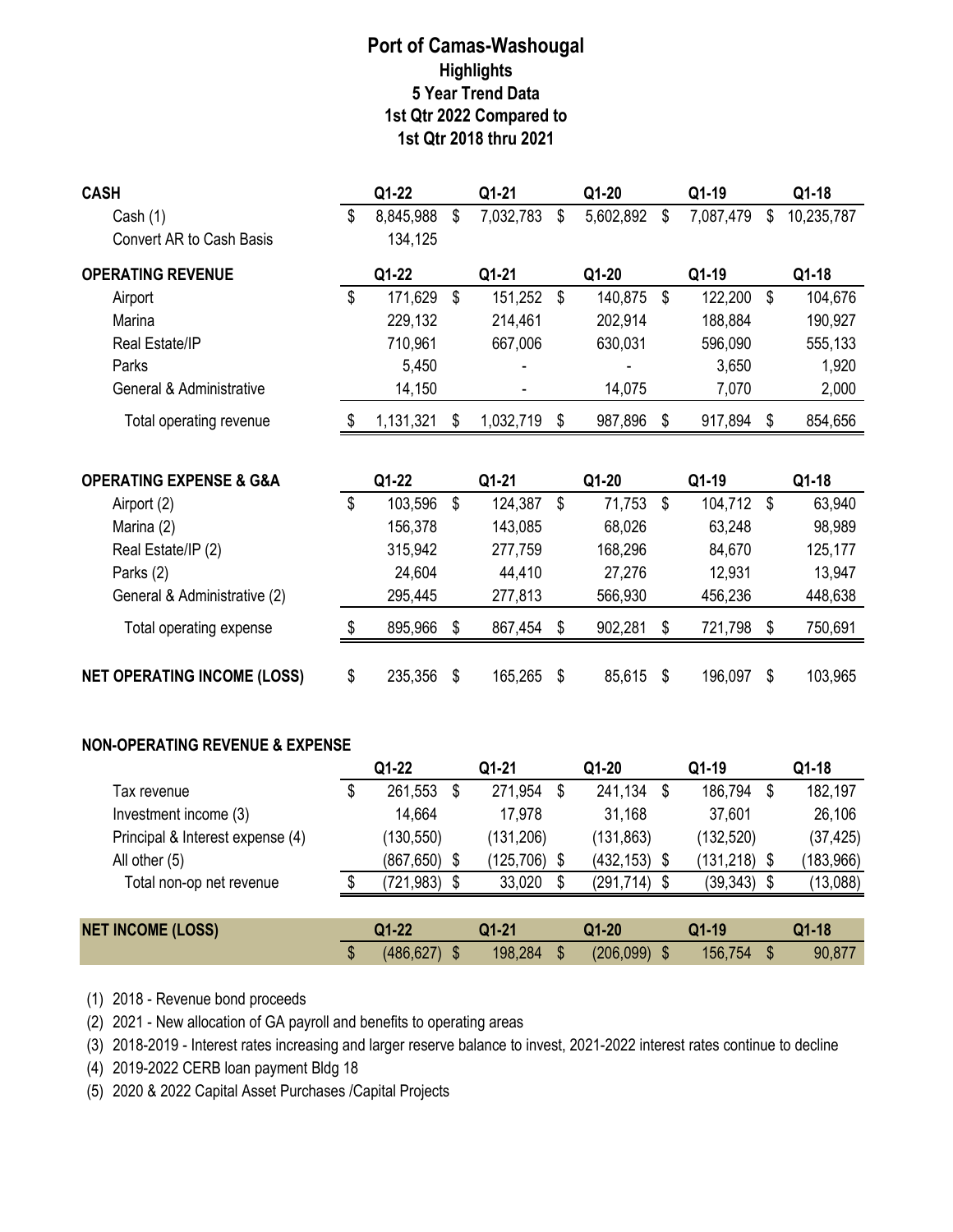| <b>AIRPORT</b>               | $Q1-22$<br>Q1-21   |              | Q1-20                               | Q1-19        | Q1-18   |  |
|------------------------------|--------------------|--------------|-------------------------------------|--------------|---------|--|
| <b>Revenues:</b>             |                    |              |                                     |              |         |  |
| Hangar rental                | \$<br>95,671       | 88,040       | 87,807                              | 83,496       | 71,457  |  |
| Residential rentals (1)      | 8,200              | 7,800        | 6,968                               | 4,175        | 5,693   |  |
| All other revenue            | 6,429              | 4,782        | 6,080                               | 6,153        | 4,371   |  |
| Fuel sales (2)               | 61,328             | 50,630       | 40,021                              | 28,375       | 23,155  |  |
| <b>Total Revenues:</b>       | 171,629            | 151,252      | 140,875                             | 122,200      | 104,676 |  |
| <b>Expenditures:</b>         |                    |              |                                     |              |         |  |
| Fuel costs (3)               | 35,452             | 52,698       | 31,030                              | 28,310       | 31,517  |  |
| Insurance                    |                    |              | 42                                  |              |         |  |
| Payroll (4)                  | 60,084             | 61,311       | 19,303                              | 67,180       | 8,675   |  |
| Maintenance                  | 932                | 2,373        | 5,772                               | 938          | 2,897   |  |
| <b>Utilities</b>             | 5,161              | 5,254        | 5,384                               | 5,203        | 4,258   |  |
| Outside services (5)         | 1,107              | 1,805        | 1,989                               | 896          | 8,669   |  |
| Fire System Monitoring (6)   |                    |              | 619                                 | 571          | 358     |  |
| Marketing & Advertising      |                    | 35           | 750                                 |              |         |  |
| All other operating expense  | 861                | 912          | 6,865                               | 1,614        | 7,565   |  |
| <b>Total Expenditures:</b>   | 103,596            | 124,387      | 71,753                              | 104,712      | 63,940  |  |
| <b>Net Operating Income:</b> | \$<br>68,033<br>\$ | 26,865<br>\$ | 69,122<br>$\boldsymbol{\mathsf{S}}$ | \$<br>17,488 | 40,736  |  |

(1) 2019 - AP6 vacant until March 15, remodel project occurring

(2) 2021-2022 - Increased fuel sales at Airport - Flight school activity

(3) 2021 - 2 fuel deliveries in 1st quarter

(4) 2019 - AP6 remodel, 2021-2022 new payroll allocation from GA to operations

(5) 2018 - W&H Pacific contract for winter 2017 board meeting discussion

(6) 2021-2022 - billing not received until 2nd Quarter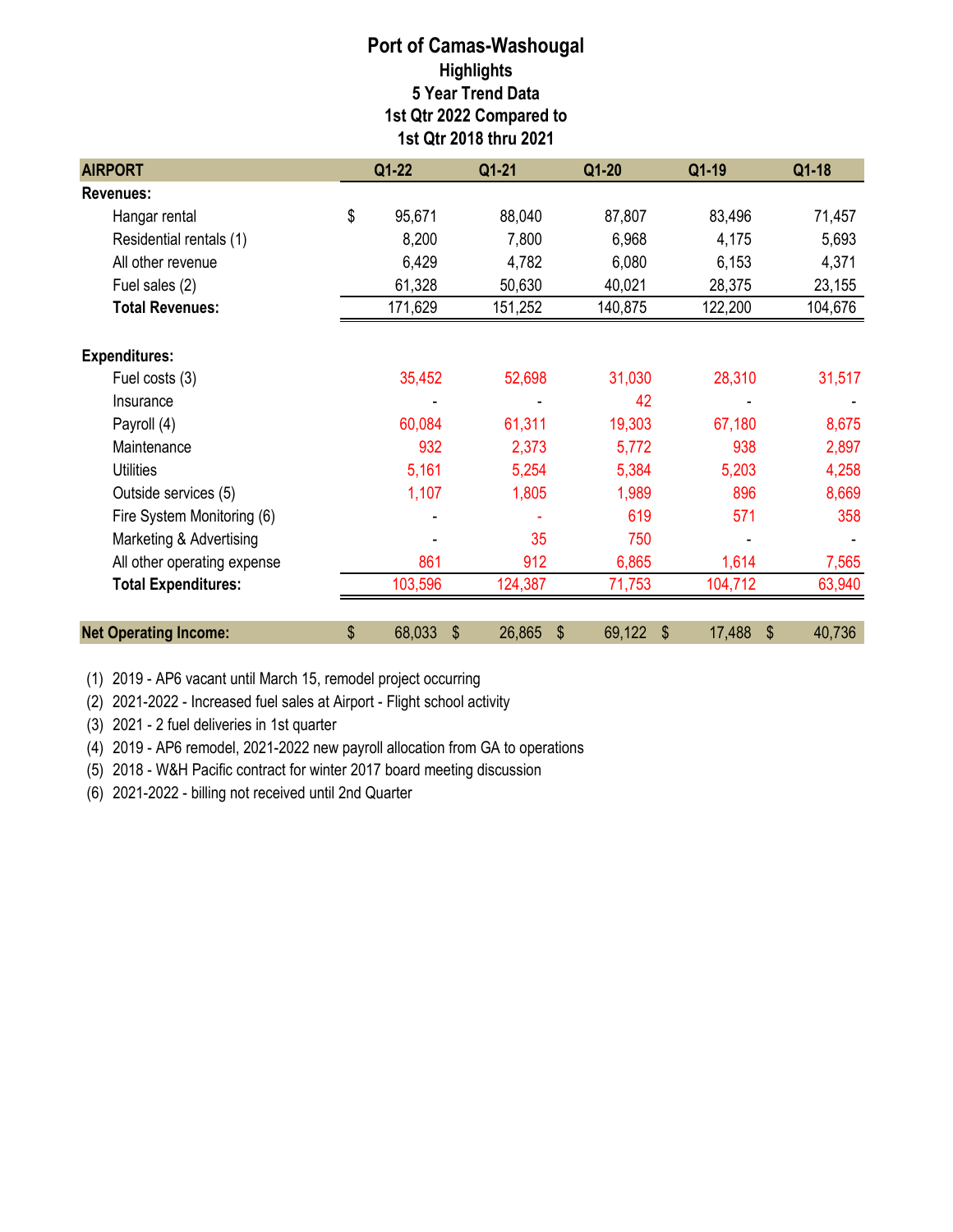| <b>MARINA</b>                | Q1-22         | $Q1 - 21$     | $Q1-20$                           | Q1-19         | Q1-18         |  |
|------------------------------|---------------|---------------|-----------------------------------|---------------|---------------|--|
| <b>Revenues:</b>             |               |               |                                   |               |               |  |
| Marina fees                  | \$<br>177,441 | \$<br>166,419 | 156,645<br>\$                     | 143,993<br>\$ | \$<br>139,869 |  |
| Launch ramp tickets          | 1,267         | 1,106         | 893                               | 606           | 749           |  |
| Launch ramp permits          | 7,100         | 4,748         | 3,568                             | 3,700         | 6,060         |  |
| Electricity revenue          | 6,475         | 6,063         | 6,939                             | 5,856         | 6,744         |  |
| All other revenue            | 30,173        | 30,825        | 29,540                            | 27,822        | 30,028        |  |
| Fuel sales                   | 6,675         | 5,299         | 5,330                             | 6,907         | 7,472         |  |
| <b>Total Revenues:</b>       | 229,132       | 214,461       | 202,914                           | 188,884       | 190,923       |  |
|                              |               |               |                                   |               |               |  |
| <b>Expenditures:</b>         |               |               |                                   |               |               |  |
| Fuel costs (1)               | 329           | 283           | 411                               | 570           | 28,657        |  |
| Payroll (2)                  | 129,881       | 121,340       | 42,570                            | 41,670        | 46,809        |  |
| Insurance                    |               |               | 57                                |               |               |  |
| Maintenance                  | 7,753         | 5,635         | 3,274                             | 4,480         | 954           |  |
| <b>Utilities</b>             | 11,454        | 12,551        | 8,470                             | 10,931        | 10,487        |  |
| Supplies (3)                 | 4,988         | 1,120         | 10,028                            | 3,077         | 4,550         |  |
| All other operating expense  | 1,973         | 2,156         | 3,217                             | 2,520         | 7,531         |  |
| <b>Total Expenditures:</b>   | 156,378       | 143,085       | 68,026                            | 63,248        | 98,989        |  |
| <b>Net Operating Income:</b> | \$<br>72,753  | \$<br>71,376  | $\boldsymbol{\hat{s}}$<br>134,889 | \$<br>125,636 | \$<br>91,934  |  |

(1) 2018 - Fuel purchase

(2) 2021-2022 - Increase due to new allocation of GA payroll and benefits to operating areas

(3) 2020 - Carry over from Dec 2019 - dock box purchase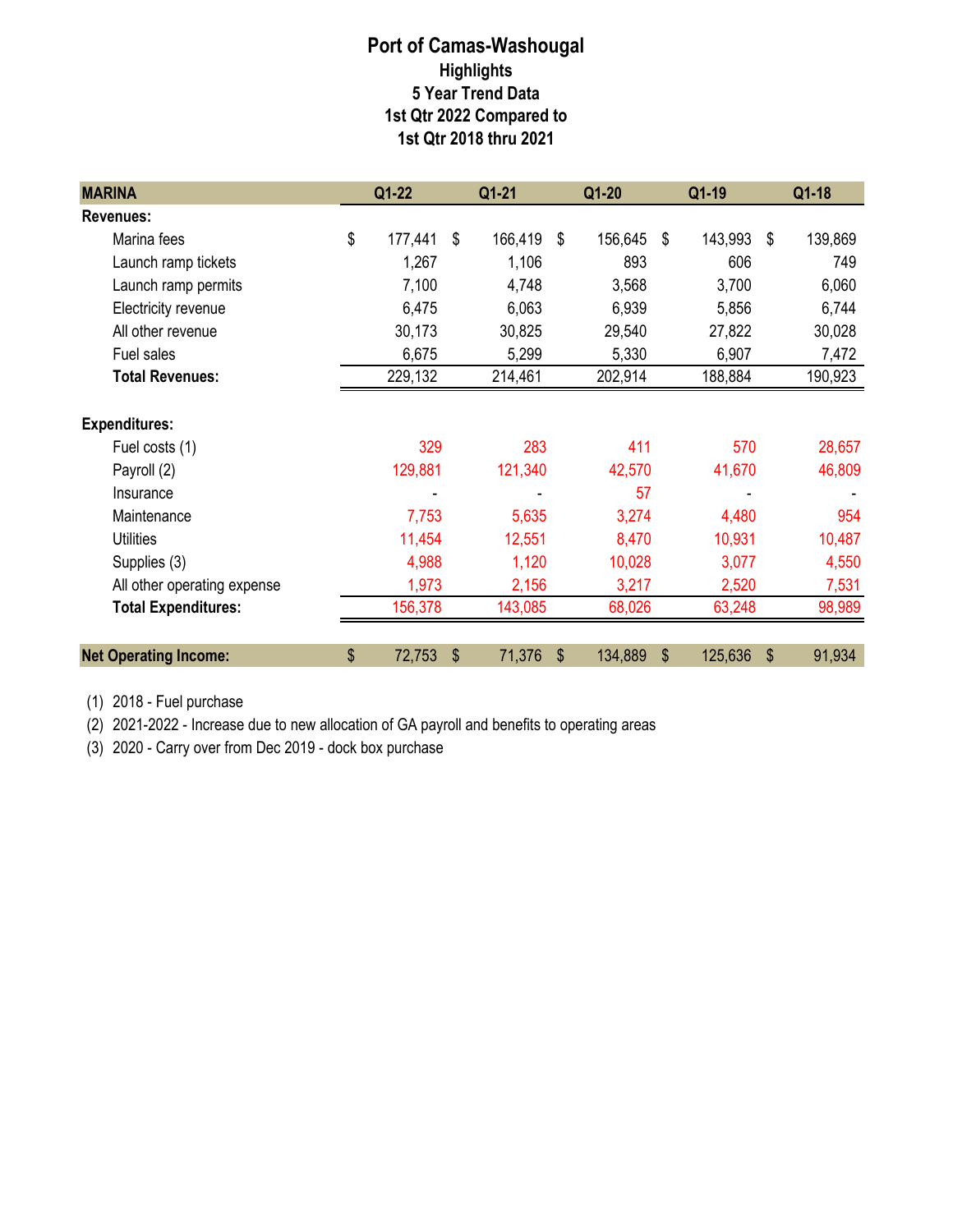| <b>REAL ESTATE/IP</b>           | $Q1-22$       |               | Q1-21          |    |         | Q1-19         | Q1-18                     |
|---------------------------------|---------------|---------------|----------------|----|---------|---------------|---------------------------|
| Revenues:                       | \$            | 710,961<br>\$ | 667,006        | \$ | 630,031 | \$<br>596,090 | \$<br>555,133             |
| <b>Expenditures:</b>            |               |               |                |    |         |               |                           |
| Payroll (1)                     |               | 264,024       | 217,735        |    | 101,790 | 44,283        | 70,687                    |
| Insurance                       |               |               |                |    | 149     | 229           |                           |
| Maintenance (Grounds) (2)       |               | 13,018        | 5,272          |    | 7,345   | 1,466         | 3,585                     |
| Maintenance (Levee) (3)         |               | 9,116         | 12,143         |    | 20,204  | 6,101         | 11,775                    |
| Maintenance (Structures)        |               | 7,050         | 7,730          |    | 8,685   | 6,140         | 1,189                     |
| Maintenance (Pumps)             |               | 401           | $\overline{a}$ |    |         | 225           | 55                        |
| Maintenance (Equipment)         |               | 2,805         | 516            |    | 2,929   | 1,312         | 1,802                     |
| Maintenance (Rail)              |               | 375           |                |    |         |               | 170                       |
| <b>Utilities</b>                |               | 12,190        | 9,075          |    | 8,096   | 6,658         | 5,328                     |
| Outside services                |               | 316           | 255            |    | 253     | 355           | 465                       |
| All other operating expense (4) |               | 6,648         | 25,032         |    | 18,846  | 17,901        | 30,120                    |
| <b>Total Expenditures:</b>      |               | 315,942       | 277,759        |    | 168,296 | 84,670        | 125,177                   |
| <b>Net Operating Income:</b>    | $\frac{2}{3}$ | 395,018<br>\$ | 389,248        | \$ | 461,735 | 511,421<br>\$ | $\mathfrak{S}$<br>429,956 |

(1) 2021-2022 - Increase due to new allocation of GA payroll and benefits to operating areas

(2) 2022 - Courthouse landscape project

(3) 2020 - DNR vegetation clean up

(4) 2022 - Fire protection monitoring bill not received until 2nd Qtr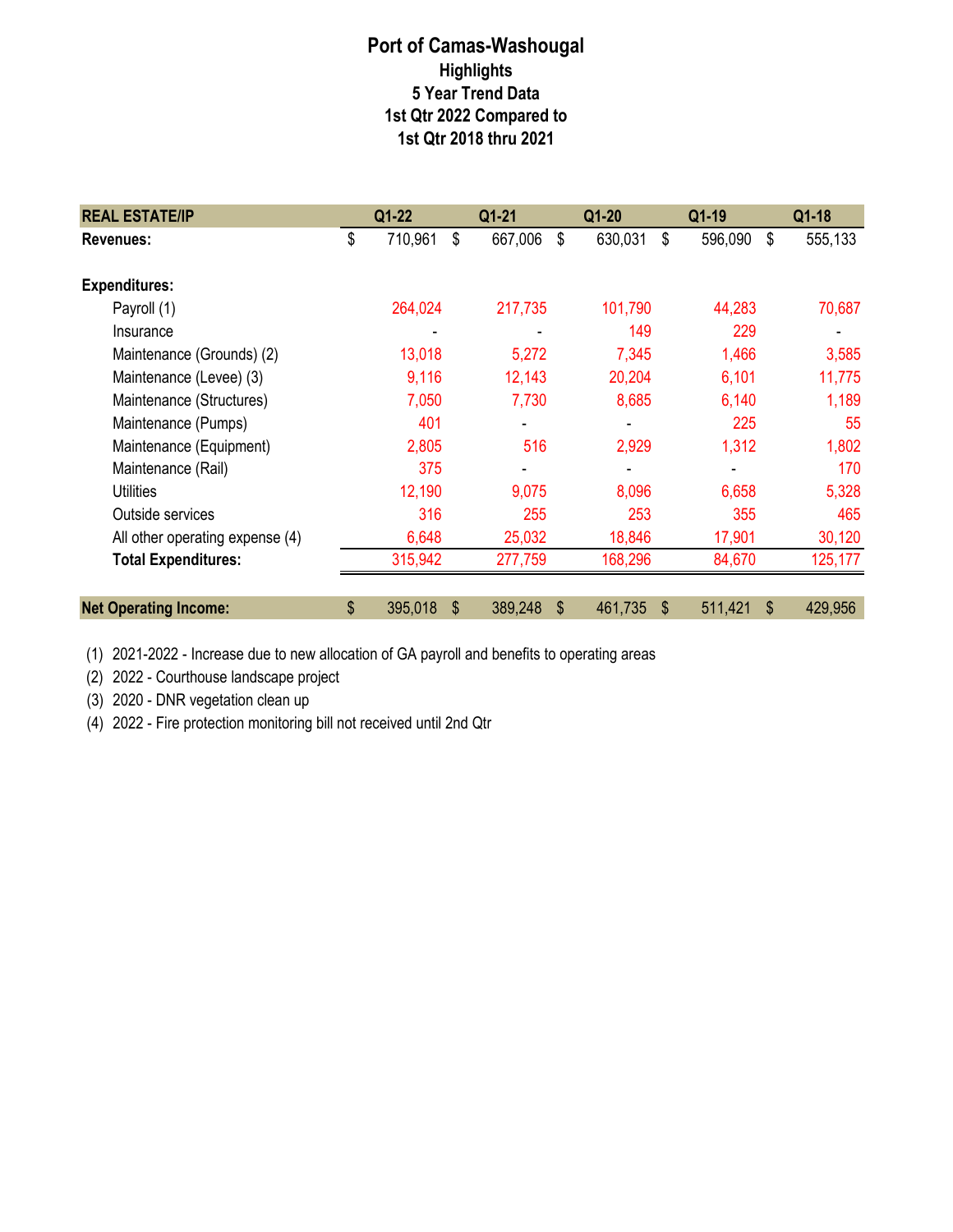| <b>PARKS</b>               | $Q1-22$ | $Q1 - 21$ | Q1-20  | Q1-19       | Q1-18       |
|----------------------------|---------|-----------|--------|-------------|-------------|
| \$<br>Revenues: (1)        | 5,450   | -\$       | \$     | \$<br>3,650 | 1,920<br>\$ |
| <b>Expenditures:</b>       |         |           |        |             |             |
| Payroll (2)                | 15,056  | 29,496    | 17,348 | 6,962       | 4,807       |
| Outside services           | 683     | 683       |        | 336         |             |
| Marketing                  |         | ۰         |        |             | 950         |
| Supplies                   | 254     | 895       |        | 207         | 254         |
| Janitorial                 |         |           | 755    | 575         | 1,934       |
| Utilities (3)              | 6,233   | 2,535     | 2,439  | 3,957       | 2,119       |
| Insurance                  |         |           |        |             |             |
| Maintenance (structures)   |         | 356       |        |             | 120         |
| Maintenance (grounds) (4)  | 1,830   | 9,531     | 5,364  | 780         | 2,721       |
| Maintenance (equipment)    | 548     | 915       | 1,370  | 114         | 1,042       |
| <b>Total Expenditures:</b> | 24,604  | 44,410    | 27,276 | 12,931      | 13,947      |
|                            |         |           |        |             |             |

**Net Operating Income (Loss):**  $\qquad$  \$ (19,154) \$ (44,410) \$ (27,276) \$ (9,281) \$ (12,027) (1) 2020 - Eliminated fees for using parks, 2022 - Reinstated fees for parks and 2 Adopt-a-bench purchases

(2) 2021-2022 - Increase due to new allocation of GA payroll and benefits to operating areas

(3) 2022 - water leak at Washougal Waterfront Park

(4) 2020 - DNR vegetation clean up, 2021 Weed control and bark dust for all parks